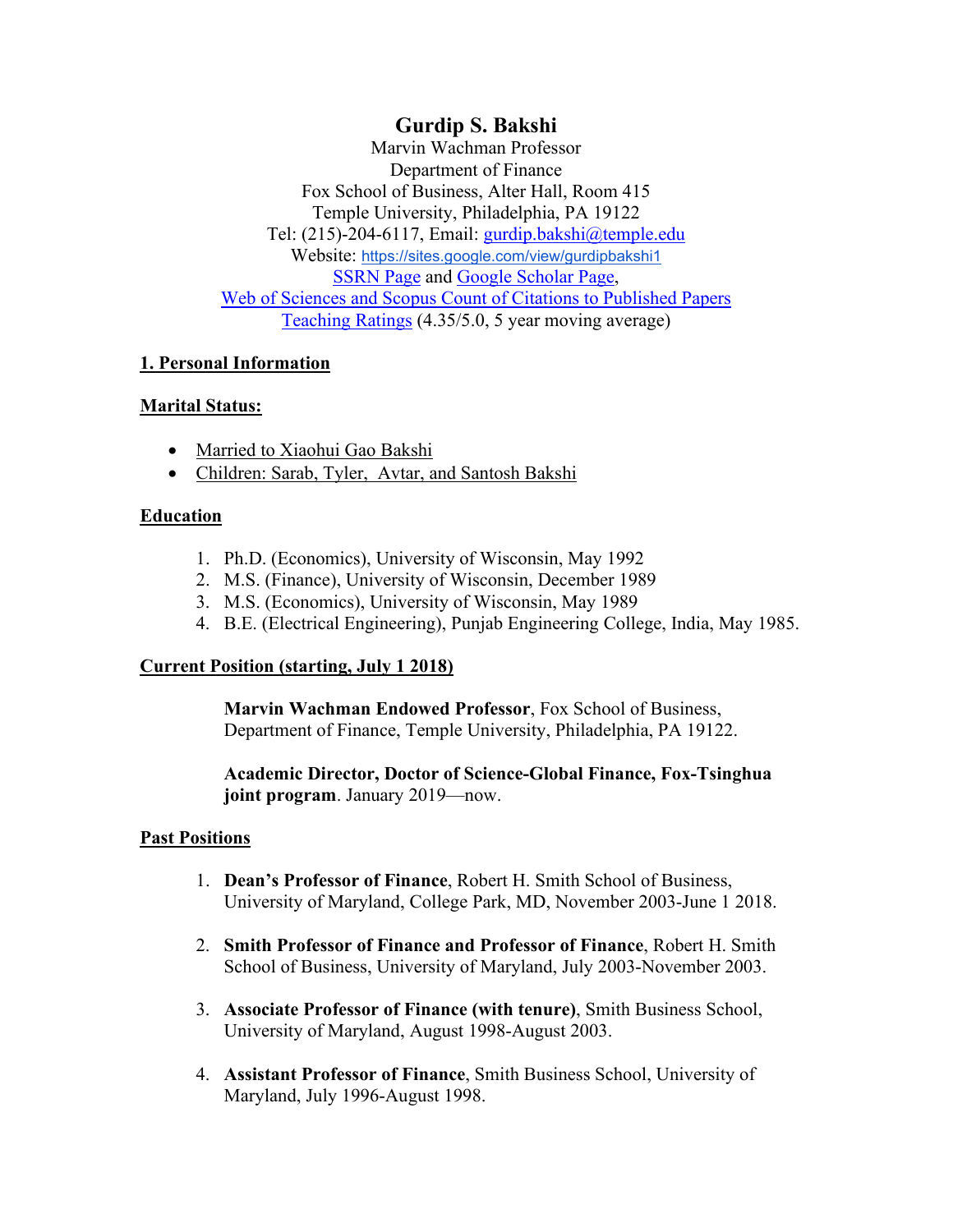5. **Assistant Professor of Economics and Finance**, School of Business, University of New Orleans, July 1992-May 1996.

### **Research Impact**

**Web of Science Citations:** *3,352 (as of December 2021)* **Google Scholar Citations:** *11,789 (3902 since 2016)*

*Top five cited published articles*

- Gurdip Bakshi, Charles Cao and Zhiwu Chen, 1997, ''Empirical Performance of Alternative Option Pricing Models," **Journal of Finance** Volume 52, December 1997, p2003-2049. **Web of Science**: **1047 citations**
- Gurdip Bakshi, Nikunj Kapadia, and Dilip Madan, 2003, 'Stock Return Characteristics, Skew Laws, and the Differential Pricing of Individual Equity Options," **Review of Financial Studies** 16 (1), 101-143. **Web of Science**: **473 citations**
- Gurdip Bakshi and Nikunj Kapadia, 2003, ''Delta-Hedged Gains and the Negative Volatility Risk Premium," **Review of Financial Studies** 16 (2), 527- 566. **Web of Science**: **313 citations**
- Gurdip Bakshi and Dilip Madan, 2000, ``Spanning and Derivative-Security Valuation," **Journal of Financial Economics** 55, No. 2, 2000, 205-238. **Web of Science**: **277 citations**
- Gurdip Bakshi and Zhiwu Chen, 1996, 'The Spirit of Capitalism and Stock Market Prices," **American Economic Review**, Vol. 86, No. 1, 1996, p133- 157. **Web of Science**: **154 citations**

# **Editorial Appointments**

- Co-Editor, **Review of Derivatives Research** (2007-present)
- Associate Editor, **Journal of Banking and Finance** (2017-)
- Associate Editor, **Journal of Financial and Quantitative Analysis** (2005 to present; term extended to 2017; extended to 2021)
- Associate Editor, **Journal of Financial Markets** (2012 to present)
- Associate Editor, **Journal of Financial Econometrics** (2001 to 2020; term completed)
- Associate Editor, **Review of Asset Pricing Studies** (2010-2014; term completed)
- Associate Editor, **Review of Financial Studies** (2006 to 2009; term completed)
- Associate Editor, **Journal of Financial Risk Management** (2012 to present)
- Associate Editor, **Risks** (2012 to 2019)
- Associate Editor, **The North American Journal of Economics and Finance**
- Associate Editor, **Review of Derivatives Research** (2005-2007)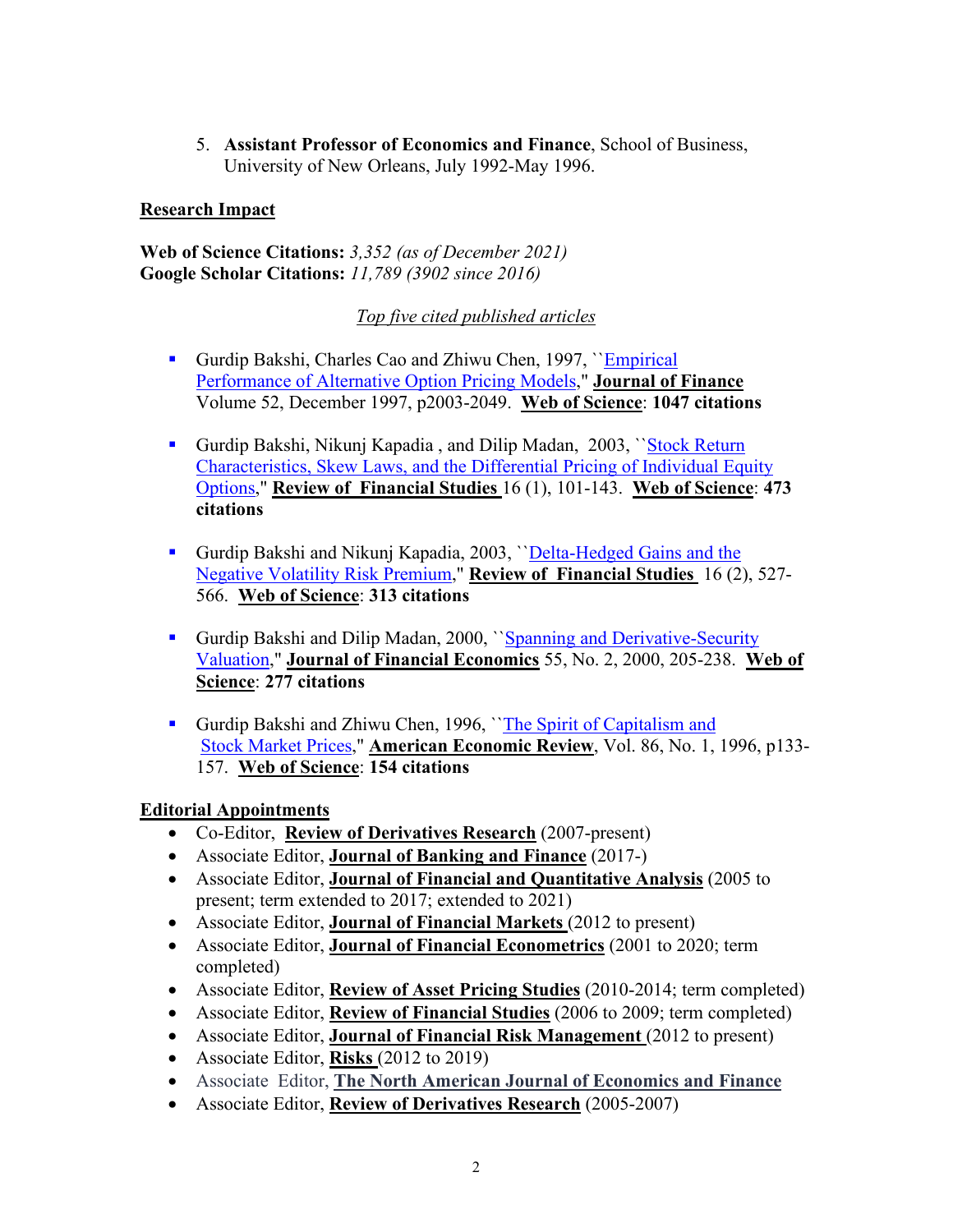- Associate Editor, **Journal of International Business Studies (JIBS)** (2007-2010; term completed)
- Associate Editor, **Review of Financial Economics** (2001 to present)

### **Honors**

- Distinguished Research Lecture, Tulane University, 2017
- Top 50 most cited article in the Journal of Finance (on JF website)
- Keynote speech, Korea
- Keynote speech, Changsha
- FDIC Fellow (2005)
- Dice Fellow, Ohio State University (Summer 1997)
- Joe Wickler Teaching award
- Best referee award, Review of Financial Studies in 2006 and 2010

### **References**

- 1. Darrell Duffie, Stanford Graduate School of Business, duffie@stanford.edu
- 2. Campbell Harvey, Fuqua Business School, Duke University, [cam.harvey@duke.edu](mailto:cam.harvey@duke.edu)
- 3. Ravi Jagannathan, Kellogg School of Management, Northwestern University, [rjaganna@kellogg.northwestern.edu](mailto:rjaganna@kellogg.northwestern.edu)
- 4. George Constantinides, Booth School, University of Chicago, [George.constantinides@chicagobooth.edu](mailto:George.constantinides@chicagobooth.edu)
- 5. G. Andrew Karolyi, Samuel Curtis Johnson Graduate School of Management, Cornell University, gak56@cornell.edu
- 6. Francis Longstaff, Anderson School of Management, UCLA, [francis.longstaff@anderson.ucla.edu](mailto:francis.longstaff@anderson.ucla.edu)
- 7. Jiang Wang, Sloan School of Management, MIT, [wangj@mit.edu](mailto:wangj@mit.edu)
- 8. Zhiwu Chen, Yale School of Management, **[zhiwu.chen@hku.hk](mailto:zhiwu.chen@hku.hk)**
- 9. Dilip Madan, Smith Business School at Maryland, **dbm@rhsmith.umd.edu**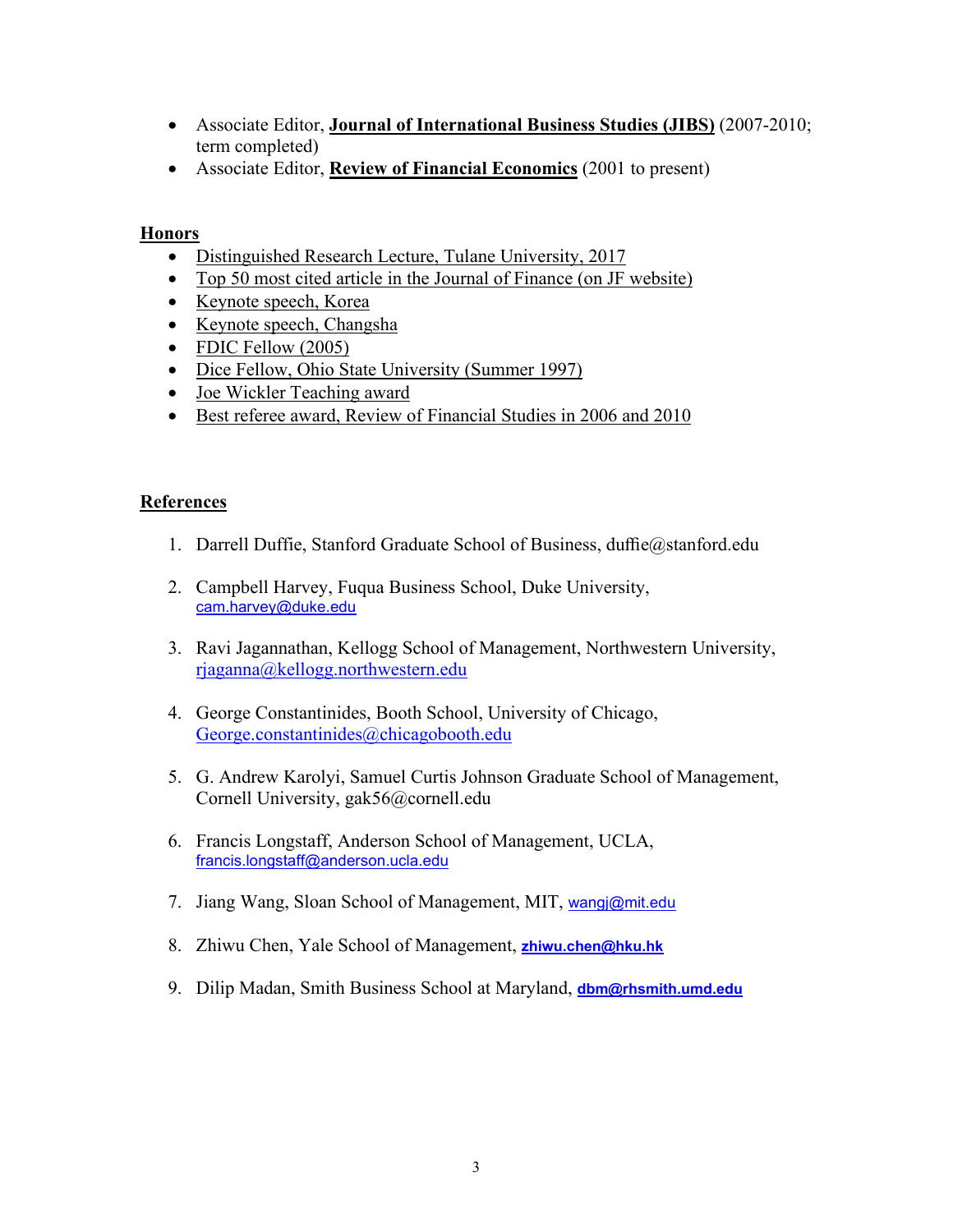# **2. Research**

# **a. Articles in Refereed Journal.**

- 1. Gurdip Bakshi and John Crosby and Xiaohui Gao , ``Dark Matter in (Volatility and) Equity Option Risk Premiums." Accepted at *Operations Research*.
- **2.** Gurdip Bakshi and Xiaohui Gao and Jinming Xue, ``Recovery with Applications to Forecasting Equity Disaster Probability and Testing the Spanning Hypothesis in the Treasury Market." Accepted at **Journal of Financial and Quantitative Analysis**
- 3. Gurdip Bakshi and Xiaohui Gao and Zhaodong Zhong, "Decoding Default Risk: A Review of Modeling Approaches, Findings, and Estimation Methods," May 2022, **Annual Review of Financial Economics** (in press)
- 4. Gurdip Bakshi and Xiaohui Gao and George Panayotov, ``A Theory of Dissimilarity Between Stochastic Discount Factors." **Management Science** Volume 67, No. 7, 2021, 4602-4622.
- 5. Gurdip Bakshi and Charles Cao and Zhaodong (Ken) Zhong, Assessing models of individual equity option prices, **Review of Quantitative Finance and Accounting** Volume 57, Issue 1, pages: 1- 28, 2021
- 6. Gurdip Bakshi and Fousseni Chabi-Yo, `` New Entropy Restrictions and the Quest for Better Specified Asset Pricing Models." **Journal of Financial and Quantitative Analysis.** Volume 54, Issue 6, pages:2517-2541, 2019.
- 7. Gurdip Bakshi, Xiaohui Gao, and Alberto Rossi, ``Understanding the Sources of Risk Underlying the Cross-section of Commodity Returns." **Management Science,** Volume 65, No. 2, 619-641, February 2019**.**
- 8. Gurdip Bakshi, Marrio Cerrato, and John Crosby, ``Implications of Incomplete Markets for International Economies." **Review of Financial Studies**, Volume 31, No. 10, 4017-4062, 2018.
- 9. Gurdip Bakshi, Fousseni Chabi-Yo, and Xiaohui Gao, ``A Recovery that We Can Trust? Deducing and Testing the Restrictions of the Recovery Theorem." **Review of Financial Studies 2018,** 31(2), 532-555.
- 10. Gurdip Bakshi and Dilip Madan and George Panayotov, ``Heterogeneity in Beliefs and Volatility Tails." **Journal of Financial and Quantitative Analysis 2015, volume 50 (6), 1389-1414, December**.
- **11.** Gurdip Bakshi and George Panayotov, ``Currency Carry Trade Return Predictability and Asset Pricing Implications," **Journal of Financial Economics 2013, Volume 110, 139-163.**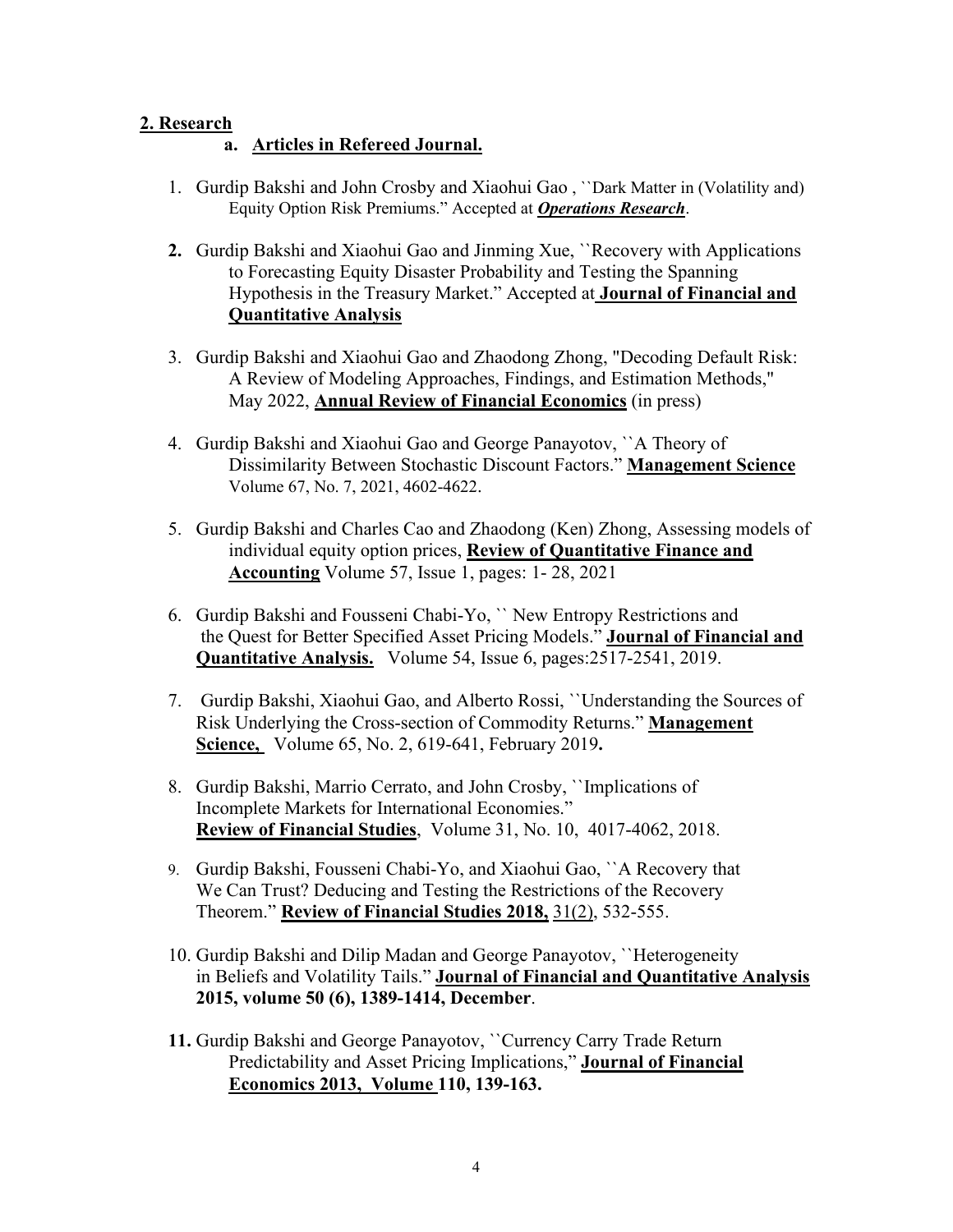- 12. Gurdip Bakshi and Fousseni Chabi-Yo, `` Variance Bounds on the Permanent and Transitory Components of Stochastic Discount Factors," **Journal of Financial Economics** 2012, Volume 105, 191-208.
- 13. Gurdip Bakshi, George Panayotov, and Georgios Skoulakis. Improving the Predictability of Real Economic Activity and Asset Returns with Forward Variances Inferred from Option Portfolios, **Journal of Financial Economics** 2011, Volume 100, 475-495.
- 14. Gurdip Bakshi, and Liuren Wu, ``The Behavior of Risk and Market Prices of Risk over the Nasdaq Bubble Period." **Management Science,** Volume 56, No. 12, December 2010, 2237-2250.
- 15. Gurdip Bakshi, and Georgios Skoulakis, ``Do Subjective Expectations Explain Asset Pricing Puzzles," **Journal of Financial Economics 98,** (2010), 462-477.
- 16. Gurdip Bakshi, Dilip Madan, and George Panayotov, `` Returns of Claims on the Upside and the Viability of U-Shaped Pricing Kernels," **Journal of Financial Economics** 97 (2010), 130-154.
- 17. Gurdip Bakshi, Dilip Madan, and George Panayotov. ``Deducing the Implications of Jump Models for the Structure of Crashes, Rallies, Jump Arrival rates and Extremes," **Journal of Business and Economic Statistics (JBES),**  (doi: 10.1198/jbes.2009.06176), July 2010, Volume 28, No. 3, 380-396.
- 18. Gurdip Bakshi, and George Panayotov, ``First Passage Probability, Jump Models, and Intra-Period Risk," **Journal of Financial Economics 95 , 2010, 20-40.**
- 19. Gurdip Bakshi, Peter Carr, and Liuren Wu, ``Stochastic Risk Premiums, Stochastic Skewness in Currency Options, and Stochastic Discount Factors in International Economies." **Journal of Financial Economics** 87 (January 2008), 132-156.
- 20. Gurdip Bakshi and Dilip Madan, ``A Theory of Volatility Spreads." **Management Science** 2006, 52, Issue 12, (December 2006), 1945-1956.
- 21. Gurdip Bakshi, Nengjiu Ju, and Hui Ou-Yang , ``Estimation of Continuous-time Models with an Application to Equity Volatility," **Journal of Financial Economics** 82, 227-249 (October 2006).
- 22. Gurdip Bakshi, Dilip Madan, and Frank Zhang, ``Investigating Role of Systematic and Firm-Specific Factors in Default Risk: Lessons from Empirically Evaluating Credit Risk Models," **Journal of Business** 2006, 79, No. 4, 1955-1988 (July 2006).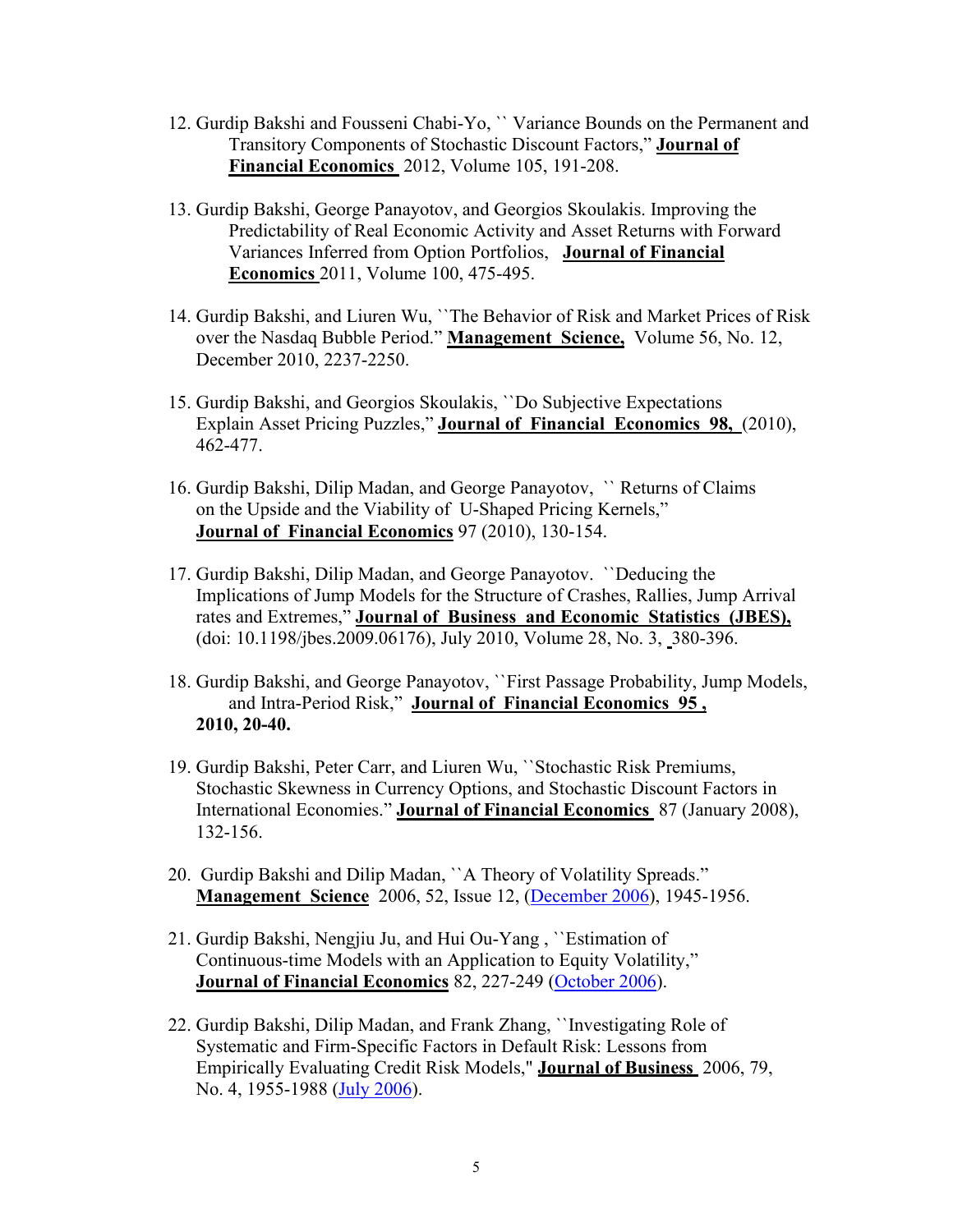- 23. Gurdip Bakshi and Nengjiu Ju, ``A Refinement to Ait-Sahalia's (2000) Maximum Likelihood Estimation of Discretely Sampled Diffusions: A Closedform Approximation Approach," **Journal of Business** , 2005, Volume 78, No. 5, 2037-2052 (September 2005)
- 24. Gurdip Bakshi, and Zhiwu Chen, ``Stock Valuation in Dynamic Economies," **Journal of Financial Markets**, 2005, Volume 8, No. 2, 111-151.
- 25. Gurdip Bakshi and Nikunj Kapadia, ``Volatility Risk Premium Embedded Individual Equity Options: Some New Insights," **Journal of Derivatives** (Fall issue 2003), 45-54.
- 26. Gurdip Bakshi and Nikunj Kapadia, 2003, ``Delta-Hedged Gains and the Negative Volatility Risk Premium," **Review of Financial Studies** 16 (2), 527- 566.
- 27. Gurdip Bakshi, Nikunj Kapadia , and Dilip Madan, 2003, ``Stock Return Characteristics, Skew Laws, and the Differential Pricing of Individual Equity Options," **Review of Financial Studies** 16 (1), 101-143.
- 28. Gurdip Bakshi and Dilip Madan, 2002, ''Average-Rate Contingent Claims with Emphasis on Catastrophe Loss Options," **Journal of Financial and Quantitative Analysis** Vol. 37 No. 1, March 2002, p93-115.
- 29. Gurdip Bakshi, Charles Cao, and Zhiwu Chen, 2000, ``Do Call Prices and the Underlying Stock Always Move in the Same Direction?" **Review of Financial Studies** 13, Fall 2000, p549-584.
- 30. Gurdip Bakshi and Dilip Madan, 2000, ``Spanning and Derivative-Security Valuation," **Journal of Financial Economics** 55, No. 2, 2000, p205-238.
- 31. Gurdip Bakshi, Charles Cao, and Zhiwu Chen, 2000, ``Pricing and Hedging Long-Term Options," **Journal of Econometrics**, 94, 2000, p277-318.
- 32. Gurdip Bakshi, Charles Cao and Zhiwu Chen, 1997, ``Empirical Performance of Alternative Option Pricing Models," **Journal of Finance** Volume 52, December 1997, p2003-2049.
- 33. Gurdip Bakshi and Zhiwu Chen, 1997, "Equilibrium Valuation of Foreign Exchange Claims," **Journal of Finance** 52, 1997, p799-826.
- 34. Gurdip Bakshi and Zhiwu Chen, 1997, ``An Alternative Valuation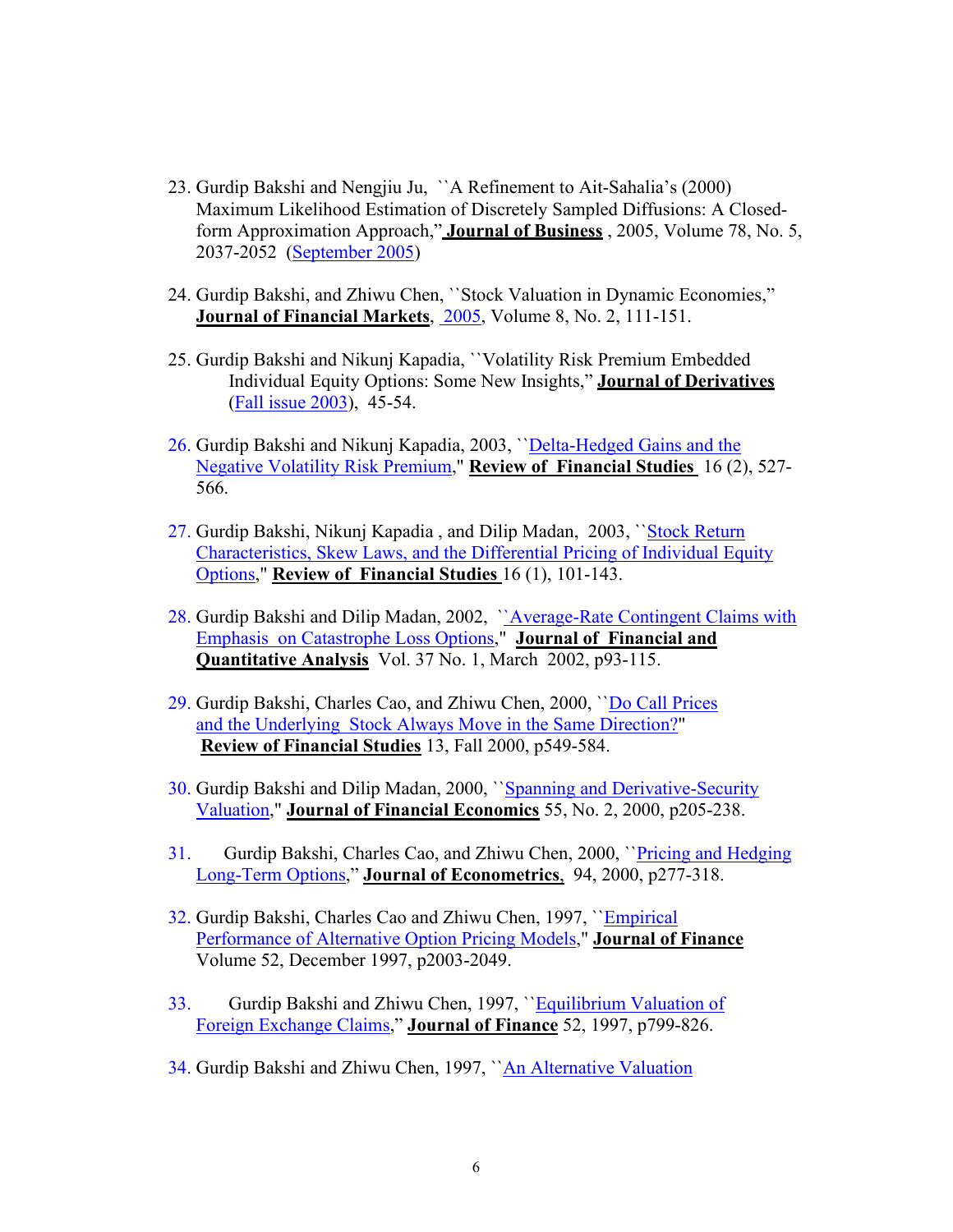Model for Contingent Claims," **Journal of Financial Economics** 44, 1997, p123- 165.

- 35. Gurdip Bakshi and Atsuyuki Naka, 1997, ``An Empirical Investigation of Asset Pricing Models using Japanese Stock Market Data," **Journal of International Money and Finance** 16, 1997, p81-112.
- 36. Gurdip Bakshi and Zhiwu Chen, 1996, "Inflation, Asset Prices, and the Term Structure of Interest Rates in Monetary Economies," **Review of Financial Studies**, Vol. 9, No. 1, 1996, p237-271.
- 37. Gurdip Bakshi and Zhiwu Chen, 1996, ``The Spirit of Capitalism and Stock Market Prices," **American Economic Review**, Vol. 86, No. 1, 1996, p133- 157.
- 38. Gurdip Bakshi, Zhiwu Chen, and Yuki Naka, 1995, ``Production-Based Asset Pricing in Japan," **Pacific-Basin Finance Journal**, 3, 1995, p217-240.
- 39. Gurdip Bakshi and Zhiwu Chen, 1994, ``Baby Boom, Population Aging and Capital Markets," **Journal of Business**, Vol. 67, No. 2, 1994, p165-202.

# **b. Other Research Publications**

- Models of Currency Option Pricing, 1999, Advanced Tools for the Fixed-Income Professional, edited by N. Jegadeesh and B. Tuckman, John Wiley & Sons, Inc. (with Zhiwu Chen).
- Gurdip Bakshi, and Zhiwu Chen, ``Cash Flow Risk, Discounting Risk, and the Equity Premium Puzzle." Prepared for **Handbook of the Equity Risk Premium**, Edited by Rajnish Mehra, North Holland, Amsterdam, pages 377-402, published 2008.
- Gurdip Bakshi and Michael Hartley, 2000, ``Markowitz Models of Portfolio Selection: The Inverse Problem,``**Advances in Investment Analysis and Portfolio Management** 7, 2000, pages 55-89.

# **c. Completed Papers**

- 1. Gurdip Bakshi and John Crosby and Xiaohui Gao, ``The Puzzle of Treasury Option Returns."
- 2. Gurdip Bakshi and John Crosby and Xiaohui Gao and Wei Zhou, ``The Slippery Slope of the Negative Correlation Condition."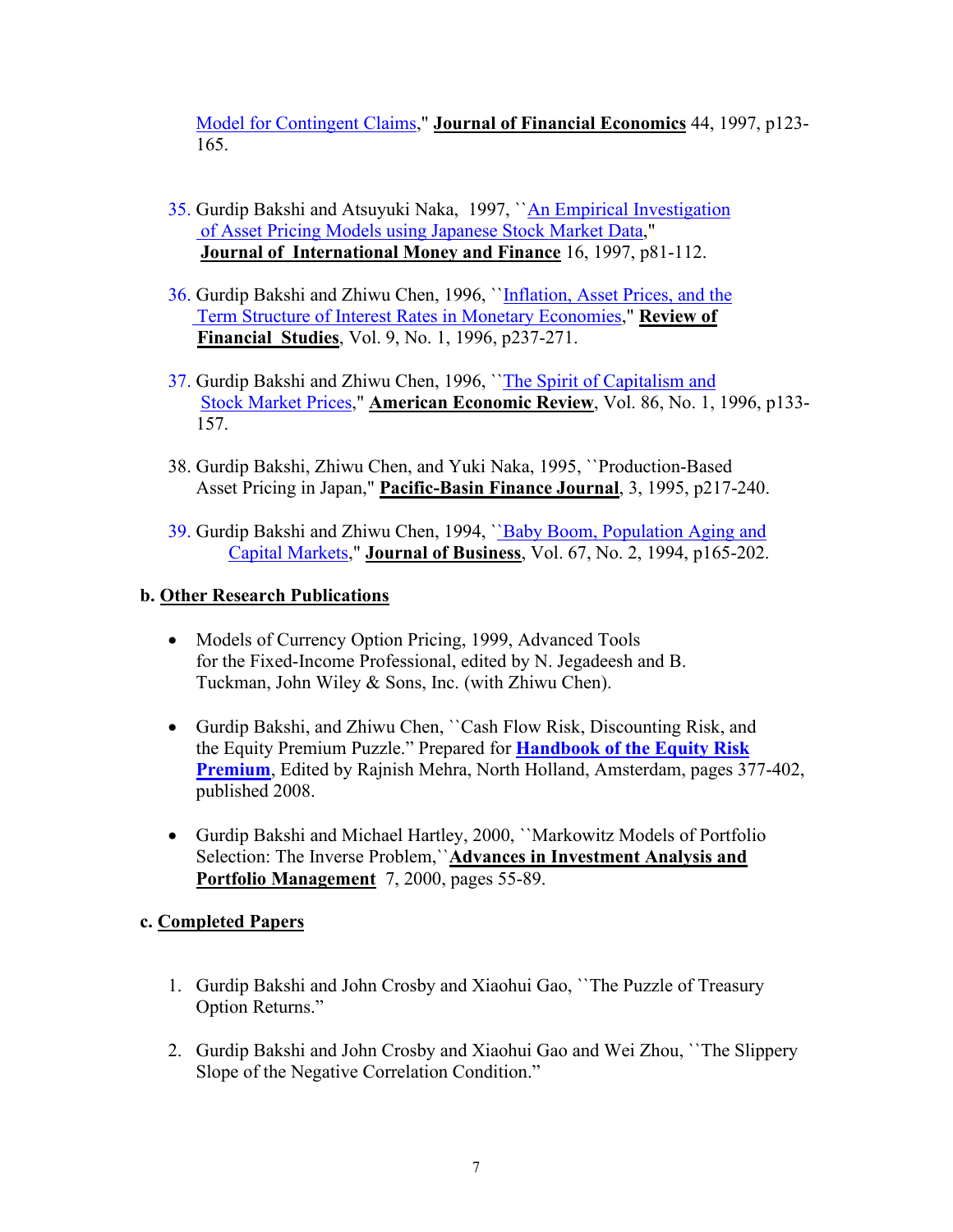- 3. Gurdip Bakshi and John Crosby and Xiaohui Gao and Wei Zhou, ``Implications of a General Formula for the Expected Excess Return of the Market."
- 4. Gurdip Bakshi and John Crosby and Xiaohui Gao, ``Caution under Ambiguity and Blowups."
- 5. Gurdip Bakshi and John Crosby, ``Cross-currency Consistency, Three-part SDF Factorizations, and an Impossibility Theorem for the Stationarity of Exchange Rates in International Economies."
- 6. Gurdip Bakshi and John Crosby, ``The Multiplicative Wedge Approach to Incomplete Markets and the Trifecta of Exchange Rate Puzzles."
- 7. Gurdip Bakshi and Fousseni Chabi-Yo and Xiaohui Gao, `` An Inquiry into the Nature and Sources of Variation in the Expected Excess Return of the Long-term Bond."
- 8. Gurdip Bakshi and Fousseni Chabi-Yo and Xiaohui Gao, ``Why are the Average Carry Returns Flat over the Investment Horizon? The Message in the Entrails"
- 9. Gurdip Bakshi, George Panayotov, and Georgios Skoulakis , ``The Baltic Dry Index as a Predictor of Global Stock Returns, Commodity Returns, and Global Economic Activity."
- 10. Vikas Agarwal, Gurdip Bakshi, and Joop Huij, `` Do Higher-Moment Equity Risks Explain Hedge Fund Returns."
- 11. Gurdip Bakshi, and Dilip Madan, ``Investor Heterogeneity and the Non-Monotonicity of the Aggregate Marginal Rate of Substitution in Market Index." Revised 2013.
- 12. Gurdip Bakshi, and Nengjiu Ju, ``Is the Present-Value Relation Destined for Empirical Failures."
- 13. Gurdip Bakshi, Dilip Madan, and Frank Zhang, `[`The Role of Recovery in](http://www.smith.umd.edu/faculty/gbakshi/recoveryrisk.pdf)  [Default Risk Models: Empirical Comparisons and Implied Recovery Rates.](http://www.smith.umd.edu/faculty/gbakshi/recoveryrisk.pdf)"
- 14. Gurdip Bakshi and Zhiwu Chen, ``Asset Pricing Without Consumption or Market Portfolio Data."
- 15. Gurdip Bakshi and Zhiwu Chen, ``Preferred Habitat Theory of the Term Structure of Interest Rates."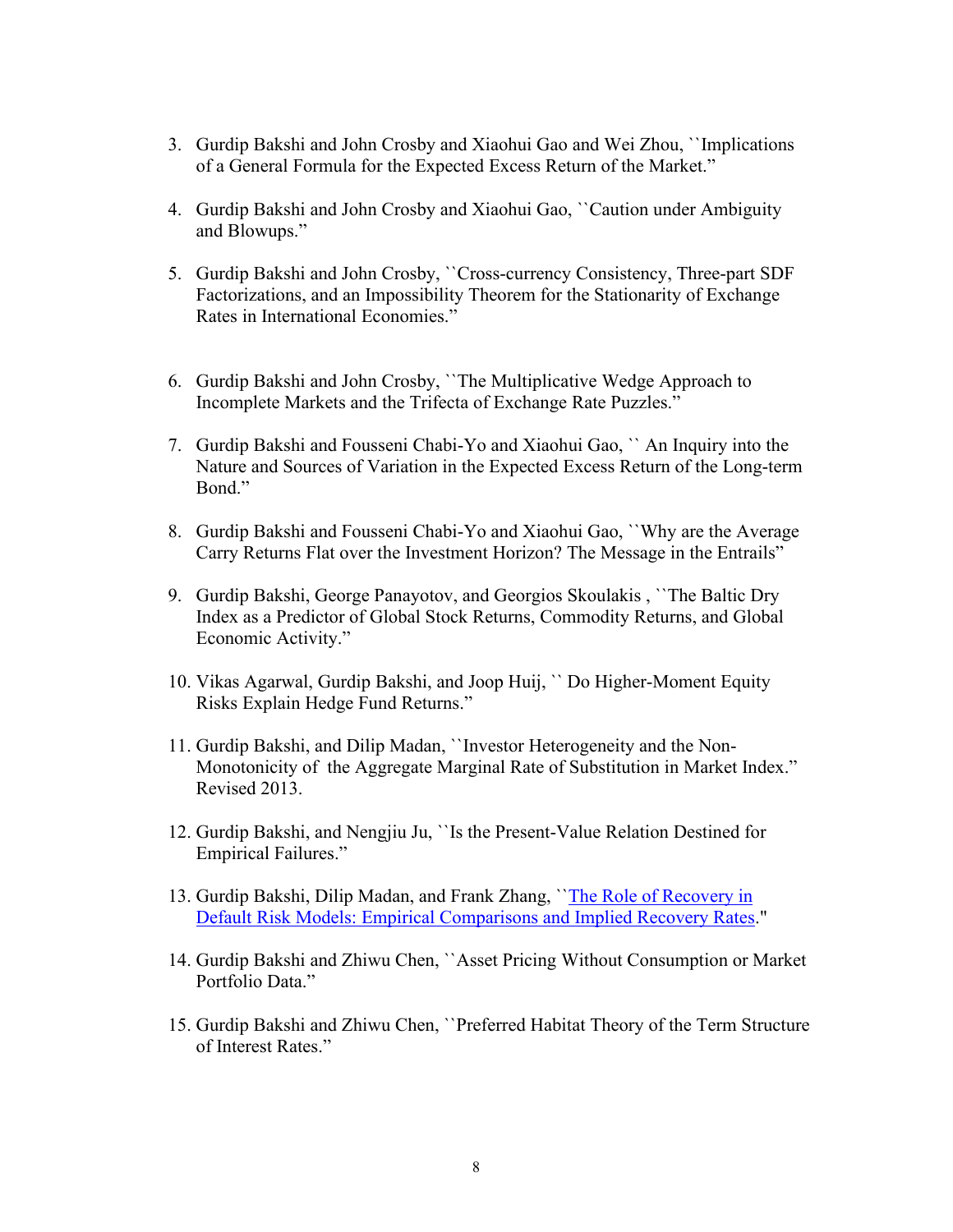### **d. Research Prizes and Awards**

- 1. Top 15% Teacher Award, 2006-2007, Smith Business School
- **2. Joe Wikler Award** for Teaching Excellence. April 2006.
- **3. BSI Gamma Foundation Grant.** July 2005.
- **4. FDIC Research Award and Fellow** at FDIC center for Financial Research. January 2005.
- **5.** Top 15% Teacher Award for 2002-2003.
- **6.** Top 15% Teacher Award for 2003-2004.
- **7. Merton Miller Prize** 1994, for the best paper award paper entitled ``Baby Boom, Population Aging and Capital Markets" published in the Journal of Business, Vol. 67, No. 2.
- **8. Chicago Board Options Exchange Competitive Research Award**, for the paper entitled "Production-Based Asset Pricing in Japan." presented at the PACAP Finance Conference in Jakarta, 1994.
- **9. Dice Faculty Fellow**, Ohio State University, Summer 1997.
- 10. I**/B/E/S Competitive Research Award (runners-up),** for the paper ``Price to-Earnings Ratio, Value-Norms, and Average Stock Returns."

#### **e. Seminar Presentations**

#### **Calender Year (2020)**

#### **Conference**

- 1. 2020 American Finance Association (San Diego)
- 2. 2020 Midwest Finance Association (March, postponed to August 2020)

# **Calender Year (2019)**

- 1. 2019 Georgia State
- 2. 2019 Erasmus University
- 3. 2019 University of Amsterdam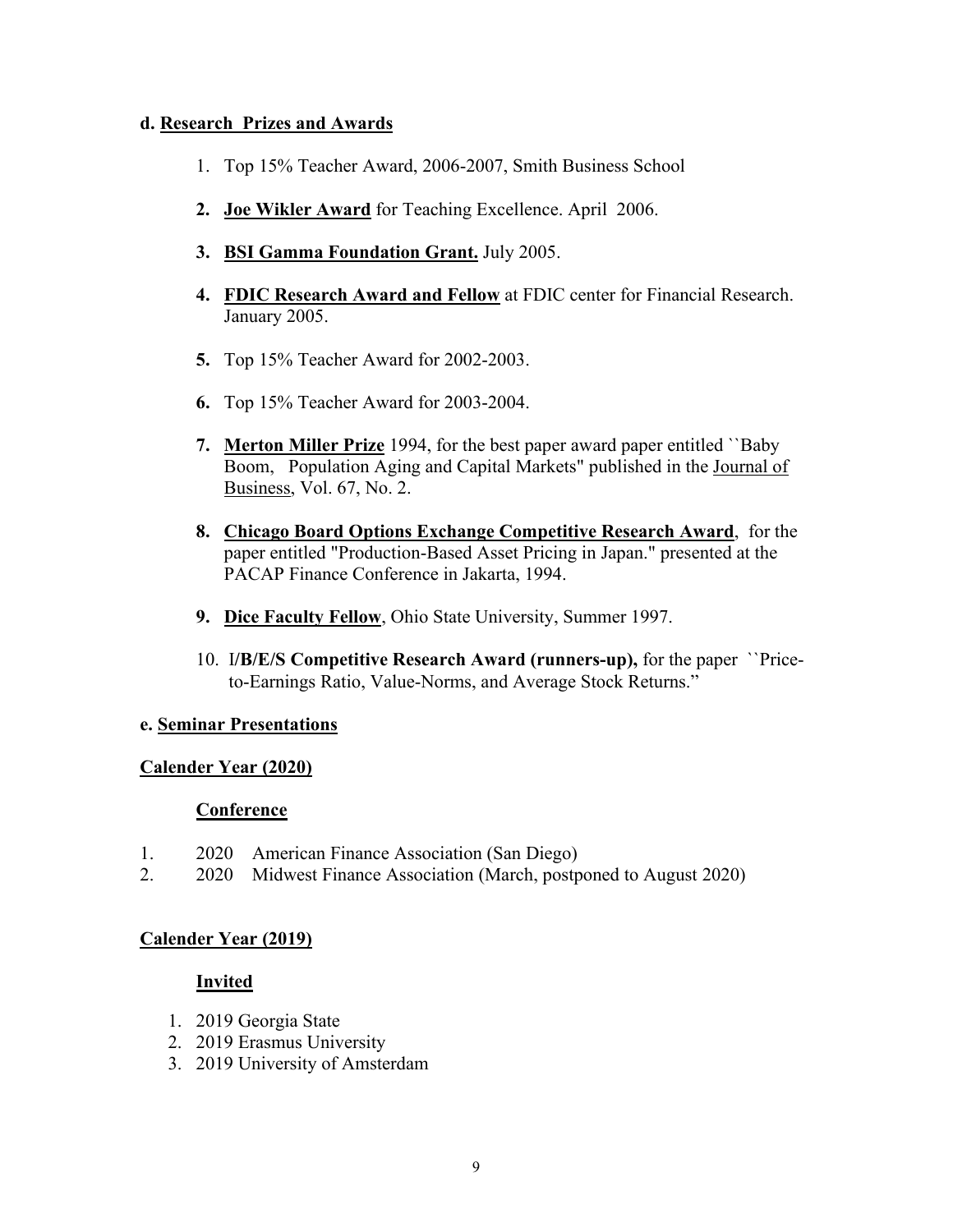1. 2019 MFA

# **Calender Year (2018)**

#### **Invited**

- 1. 2018 Baruch University
- 2. 2018 Boston University

### **Conference**

- 1. 2018 MFA (Rubicon paper, invited)
- 2. 2018 MFA (Inverse Girsanov's paper, invited)
- 3. 2018 Finance and Accounting Conference (invited)

# **Calender Year (2017)**

### **Invited**

- 1. 2017 MFA Chicago
- 2. 2017 Chair Session, WFA Whistler.
- 3. 2017 UNC-Chapel Hill
- 4. 2017 Floridia Atlantic
- 5. 2017 Tulane University
- 6. 2017 University of Wisconsin-Madison

# **Conference**

- 1. 2017 MFA (discussant)
- 2. 2017 HEC Montreal conference
- 3. 2017 SFS Cavalcade-Asia
- 4. 2017 Hong Kong Conference
- 5. 2017 Australia (Uluru conference)
- 5. 2017 Miami Conference (discussant)

# **Calender Year (2016)**

- 1. 2016 Fordham University
- 2. 2016 Chinese University of Hong Kong
- 3. 2016 University of Massachusetts, Amherst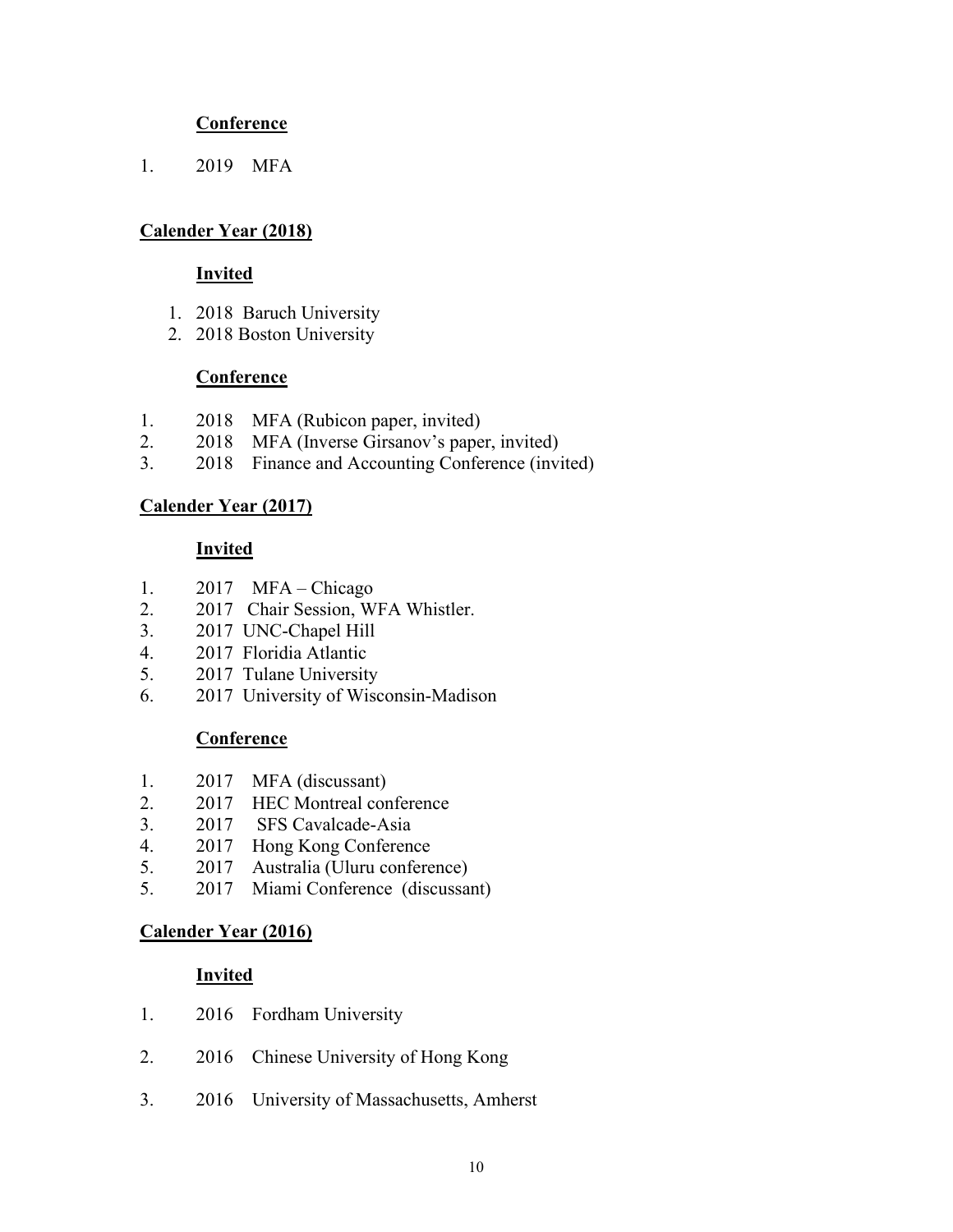- 1. 2016 WFA, Utah (discussant)
- 2. 2016 SFS Cavalcade, Toronto
- 3. 2016 London Conference on Hedge Funds
- 4. 2016 AFA 2016 San Francisco (paper presentation)

# **Calender Year (2015)**

#### **Invited**

- 1. 2015 University of Houston
- 2. 2015 Johns Hopkins University
- 3. 2015 Busan, South Korea, keynote speech

#### **Conference**

- 1. 2015 IF conference in Copenhagen Business School
- 2. 2015 AFA, Boston (entropy paper presentation)
- 3. 2015 AFA, Boston (commodity paper presentation)

#### **Calender Year (2014)**

#### **Conference**

1. 2014 NBER conference on the Economics of Commodity Markets (Gurdip Bakshi, Xiaohui Gao, and Alberto Rossi).

### **Calender Year (2013)**

#### **Invited**

1. 2013 National Bureau of Economic Research (NBER, discussant, Summer Institute).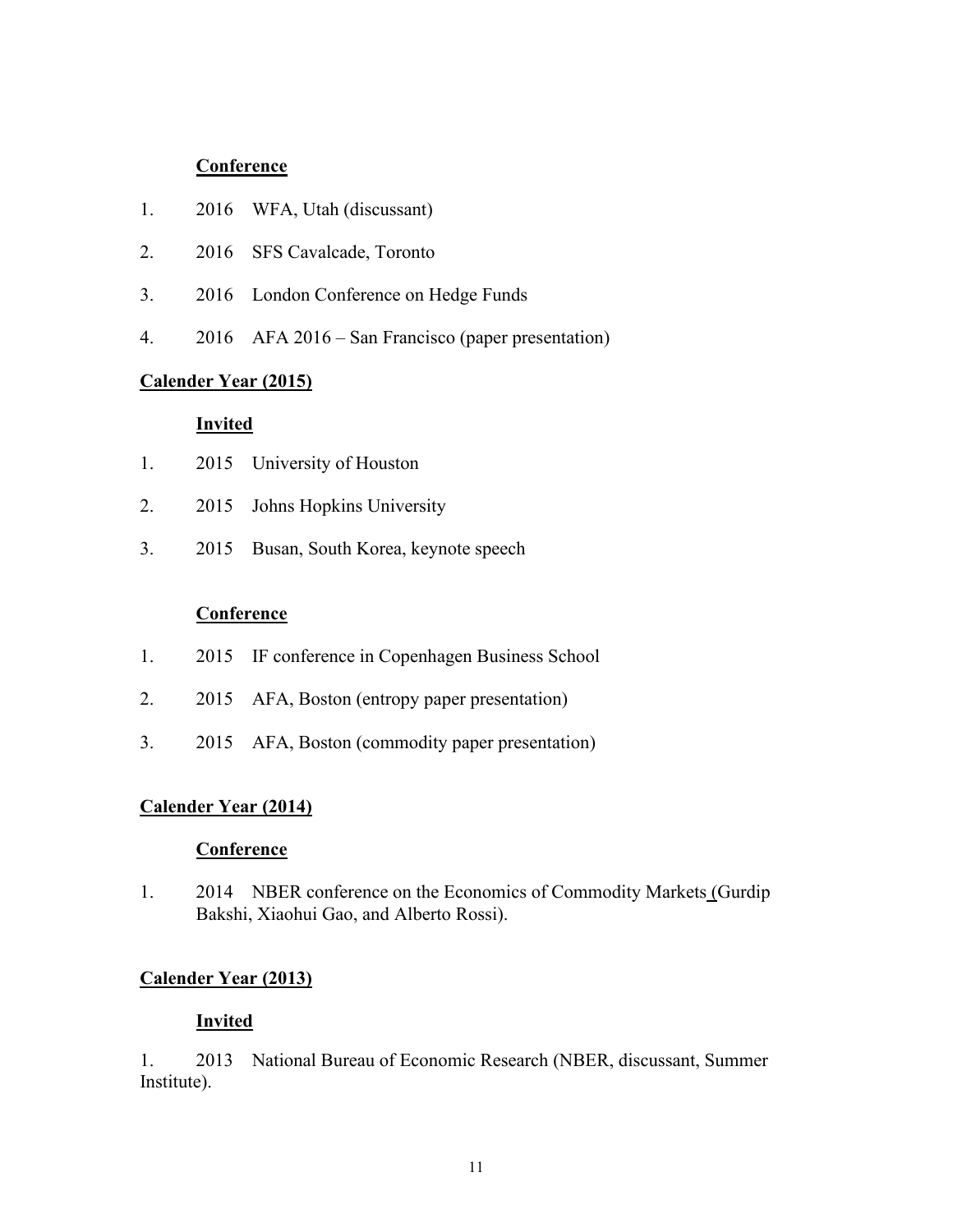- 1. 2013 NBER conference on the Economics of Commodity Markets (Gurdip Bakshi, Xiaohui Gao, and Alberto Rossi).
- 2. 2013 Commodity Conference (London).

# **Calender Year (2012)**

# **Invited**

- 1. 2012 National Bureau of Economic Research (NBER, discussant)
- 2. 2012 Hong Kong Univ. of Science and Technology
- 3. 2012 New York University (Volatility Institute, discussant)
- 4. 2012 Western Finance Association (discussant)
- 5. 2012 FERM keynote address (Changsha, China)
- 6. 2012 Risk Management Conference, Plenary talk (Singapore)

# **Calender Year (2011)**

#### **Invited**

- 1. 2011 University of Hong Kong
- 2. 2011 Syracuse University

#### **Conference**

- 1. 2011 **Sophie Conference** Gurdip Bakshi and George Panayotov and Georgious Skoulakis. The Baltic Dry Index as a Predictor of Global Stock Returns, Commodity Returns, and Global Economic Activity
- 2. 2011 **American Finance Association (Chicago)** Gurdip Bakshi and George Panayotov and Georgious Skoulakis. The Baltic Dry Index as a Predictor of Global Stock Returns, Commodity Returns, and Global Economic Activity

# **Calender Year (2010)**

# **Invited**

1. 2010 Columbia University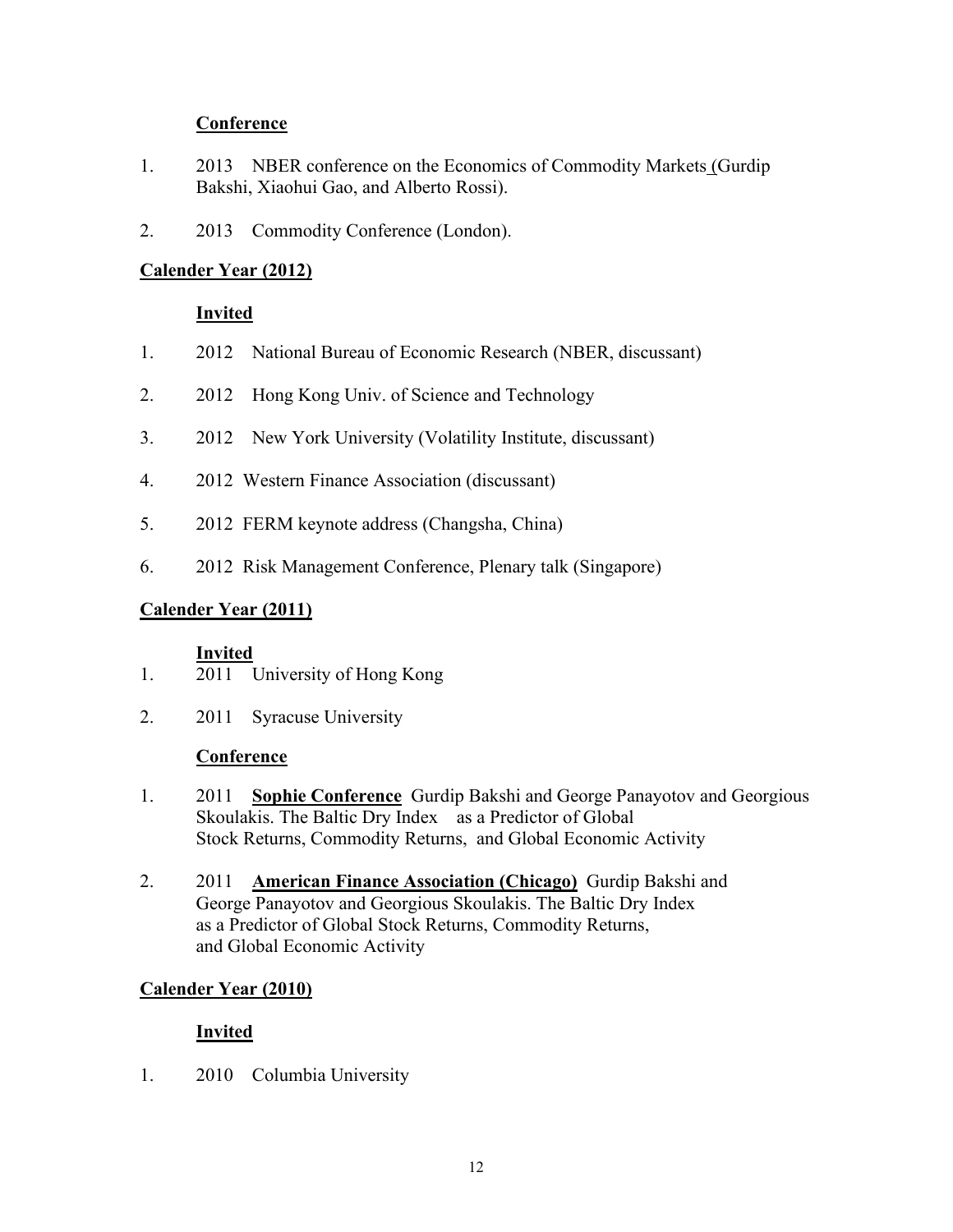- 2. 2010 University of Texas-Dallas
- 3. 2010 Chinese University of Hong Kong
- 4. 2010 City University of Hong Kong
- 5. 2010 Ohio State University

- 1. 2010 **European Finance Association.** Gurdip Bakshi, George Panayotov, and Georgios Skoulakis. Improving the Predictability of Real Economic Activity and Asset Returns with Forward Variances Inferred from Option Portfolios
- 2. 2010 **Jackson Hole Conference.** Gurdip Bakshi and Fousseni Chabi-Yo, ` Implications of Variance Bounds on the Permanent and Transitory Components of Stochastic Discount Factors for Asset Pricing Models ,
- 3. 2010 **Western Finance Association** Vikas Agarwal, Gurdip Bakshi, and Joop Huij, Do Higher-Moment Equity Risks Explain Hedge Fund Returns

# **Calender Year (2009)**

# **Invited**

1. 2009 Indiana University

# **Conference**

- 4. 2009 **American Economic Association.** Gurdip Bakshi and George Panayotov Capital adequacy of hedge funds and financial stability: theory and empirical evidence
- 5. 2009 **Singapore National University.** Vikas Agarwal, Gurdip Bakshi, Joop Huij, ``Do Higher Moment Exposures affect Hedge Fund Returns?"
- 6. 2009 **London Business School Hedge Func Conference.** Vikas Agarwal, Gurdip Bakshi, Joop Huij, ``Do Higher Moment Exposures affect Hedge Fund Returns?"
- 7. 2009 **Sophie Conference (Geneva).** Do Subjective Expectations Explain Asset Pricing Puzzles Gurdip Bakshi and Georgios Skoulakis Skoulakis
- 8. 2009 **MNF Conference (Istanbul).** Do Subjective Expectations Explain Asset Pricing Puzzles Gurdip Bakshi and Georgios Skoulakis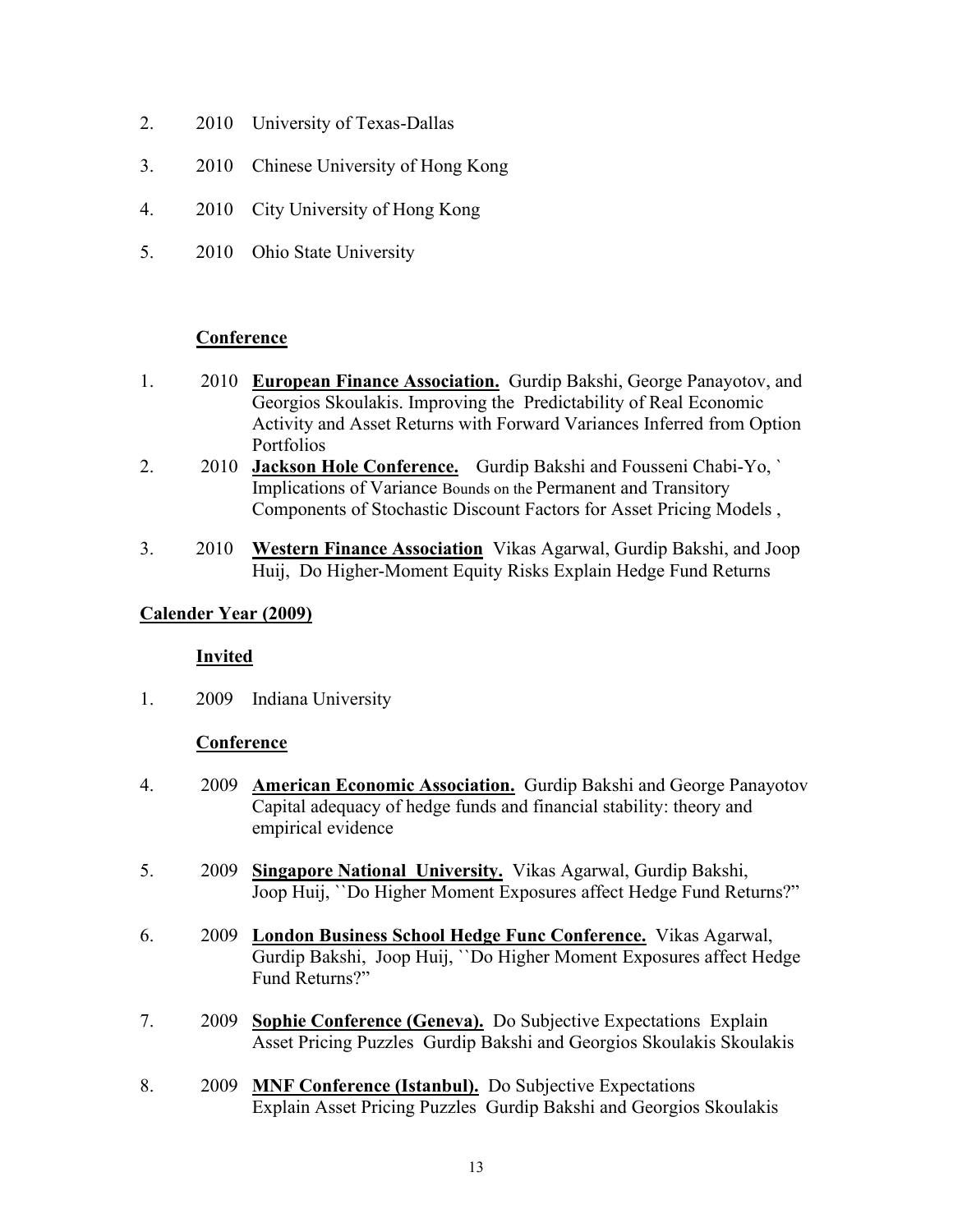### **Calender Year (2008)**

#### **Invited**

- 1. 2008 University of Laussane
- 2. 2008 Florida State University
- 3. 2008 Georgia Institute of Technology
- 4. 2008 University of British Columbia
- 5 2008 University of New Orleans
- 6. 2008 University of Erasmus, Rotterdam

#### **Conference**

1. 2008 **American Finance Association.** Gurdip Bakshi and George Panayotov Option mispricing

# **Calender Year (2007)**

#### **Invited**

- 1. 2007 University of Texas-Austin (March)
- 2. 2007 University of Amsterdam (May)
- 3. 2007 CIRANO Montreal (May).
- 4. 2007 Bank of Canada Conference on Hedge Funds

#### **Conference**

- 5. 2007 **Rotterdam Hedge Fund Conference.** Vikas Agarwal, Gurdip Bakshi, Joop Huij, ``Higher Moment Exposures and the Cross-section of Hedge Fund Returns."
- 6. 2007 **FRB Atlanta Conference.** Vikas Agarwal, Gurdip Bakshi, Joop Huij, ``Higher Moment Exposures and the Cross-section of Hedge Fund Returns."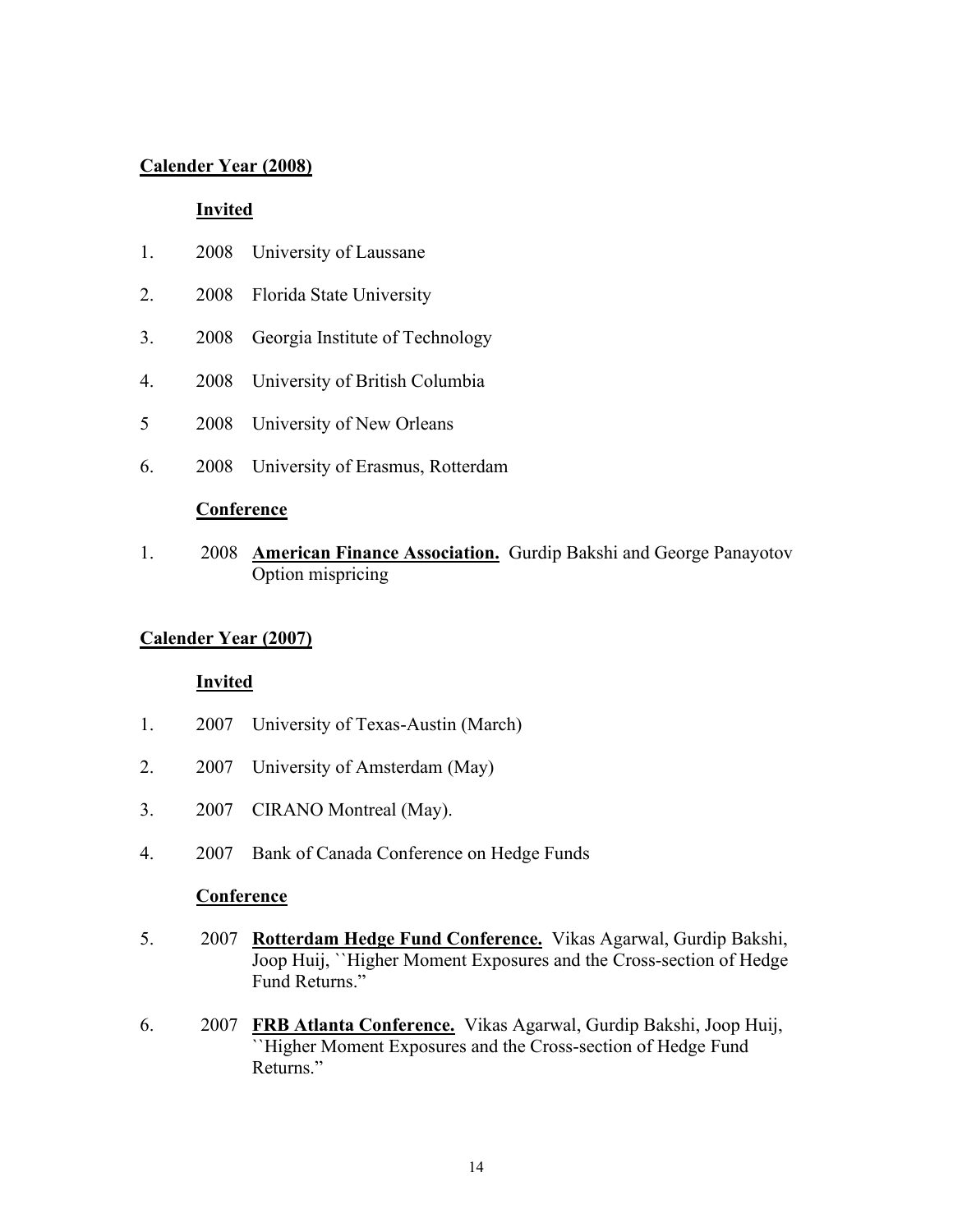# **Calender Year (2006)**

# **Invited**

- 1. 2006 Vanderbilt University (January)
- 2. 2006 BSI Gamma Foundation (March)
- 3. 2006 FDIC (April).
- 4. 2006 University of North Carolina-Charlotte (September)
- 5. 2006 Hong Kong University of Science and Technology Symposium

### **Conference**

- 6. 2006 **Western Finance Association** (Colorado). Gurdip Bakshi, and Liuren Wu, ``Investor Irrationality and the Nasdaq Bubble."
- 7. 2006 **Finance and Accounting Conference**, Robinson School of Management, Georgia State University. Session Chair: Behavioral Finance and the Cross-Section of Stock Returns.

# **Calender Year (2005)**

# **Invited**

- 1. 2005 CIRANO Montreal.
- 2. 2005 Georgia Tech (invited to discuss a paper)
- 3. 2005 University of Virginia talk on Mathematical Finance
- 4. 2005 University of South Carolina
- 5. 2005 Federal Reserve Board Conference on Risk Premiums
- 6. 2005 FMA Doctoral Student Consortium Panelist
- 7. 2005 University of California-Santa Barbara

#### **Conference**

8. 2005 **Western Finance Association** (Oregon, Portland) Gurdip Bakshi, Peter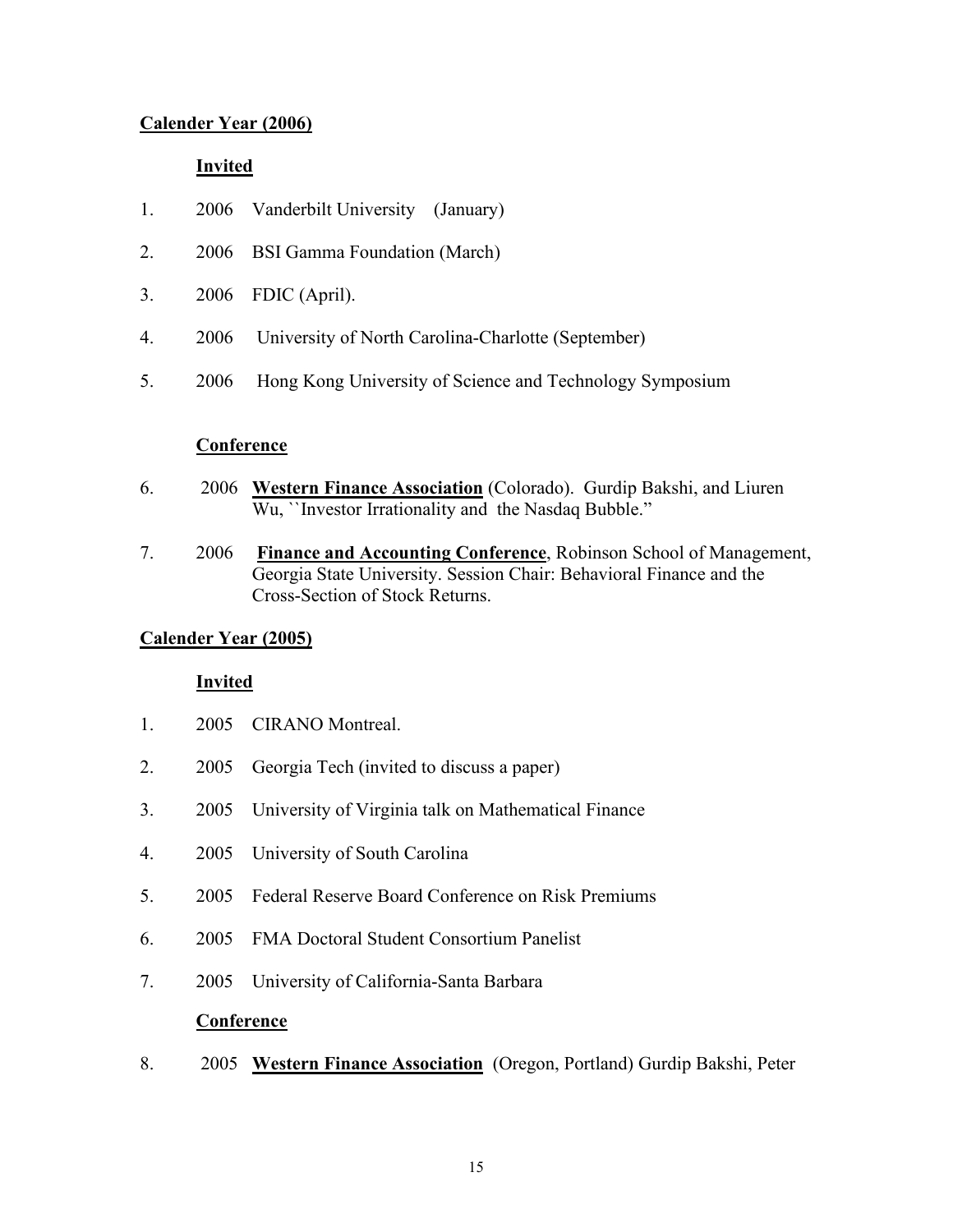Carr, and Liuren Wu, ``Stochastic Risk Premiums, Stochastic Skewness in Currency Options, and Stochastic Discount Factors in International Economies."

- 9. 2005 University of Amsterdam. Gurdip Bakshi, Peter Carr, and Liuren Wu, ``Stochastic Risk Premiums, Stochastic Skewness in Currency Options, and Stochastic Discount Factors in International Economies."
- 10. 2005 China Conference [June]. Gurdip Bakshi, Nengjiu Ju, and Hui Ou-Yang , ``Estimation of Continuous-time Models with an Application to Equity Volatility,"
- 11. 2005 **FDIC Derivatives Conference** Gurdip Bakshi, Peter Carr, and Liuren Wu, ``Stochastic Risk Premiums, Stochastic Skewness in Currency Options, and Stochastic Discount Factors in International Economies."

# **Calender Year (2004)**

### **Invited**

- 1. 2004 ISCTE Business School, Lisbon, Portugal (cancelled).
- 2. 2004 Michigan Business School (postponed from Fall 2003)
- 3. 2004 University of California-Irvine (postponed)
- 4. 2004 Baruch University

#### **Conference**

- 5. 2004 AFA (San Diego). Gurdip Bakshi, Dilip Madan, Frank Zhang, ``Understanding the Role of Recovery in Default Risk Models: Implied Recover Rates."
- 6. 2004 EFA (Maastricht). Gurdip Bakshi, Dilip Madan, Frank Zhang, ``Understanding the Role of Recovery in Default Risk Models: Implied Recovery Rates."
- 7. 2004 EFA (Maastricht). Gurdip Bakshi, Nengjiu Ju, and Hui Ou-Yang , ``Density-Based Inference of Continuous-time Models of Equity Volatility and Short-Term Interest Rates."

# **Calender Year (2003)**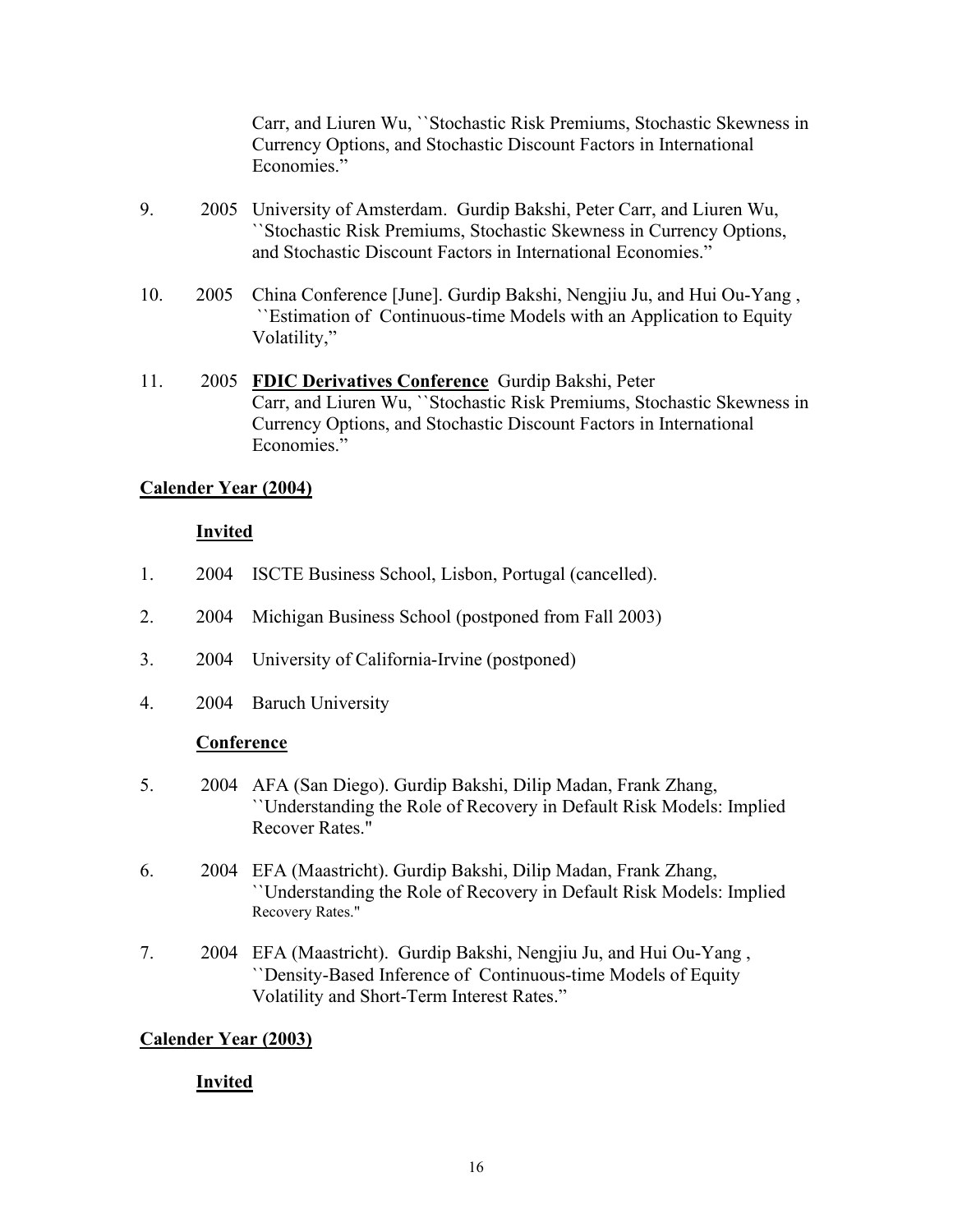- 1. 2003 University of North Carolina
- 2. 2003 University of Virginia.
- 3. 2003 Pennsylvania State University
- 4. 2003 Princeton University
- 5. 2003 London Business School
- 6. 2003 University of Massachusetts
- 7. 2003 City University of London
- 8. 2003 INSEAD

- 9. 2003 Derivatives Securities and Risk Management Conference (13 th). Gurdip Bakshi and Charles Cao, ``Risk-Neutral Kurtosis, Jumps, and Option Pricing: Evidence from 100 most actively Traded Stocks on the CBOE.
- 10. 2003 European Finance Association (Scotland). Gurdip Bakshi and Charles Cao, ``Risk-Neutral Kurtosis, Jumps, and Option Pricing: Evidence from 100 most actively Traded Stocks on the CBOE.
- 11. 2003 European Finance Association (Scotland). Panel Discussion on ``Future Directions in Empirical Derivatives."

# **Calender Year (2002)**

#### **Invited**

- 1. 2002 University of Alabama. Gurdip Bakshi and Nenjiu Ju, ``Stock Valuation: the Role of Book Values and Earnings."
- 2. 2002 Stockholm Institute of Credit Research. Invited talk. Gurdip Bakshi, Credit Risk and Recovery Models."
- 3. 2002 University of Southern California. Gurdip Bakshi and Nenjiu Ju, ``Stock Valuation: the Role of Book Values and Earnings."

# **Conference**

4. 2002 WFA (Utah). Gurdip Bakshi and Nenjiu Ju, ``Stock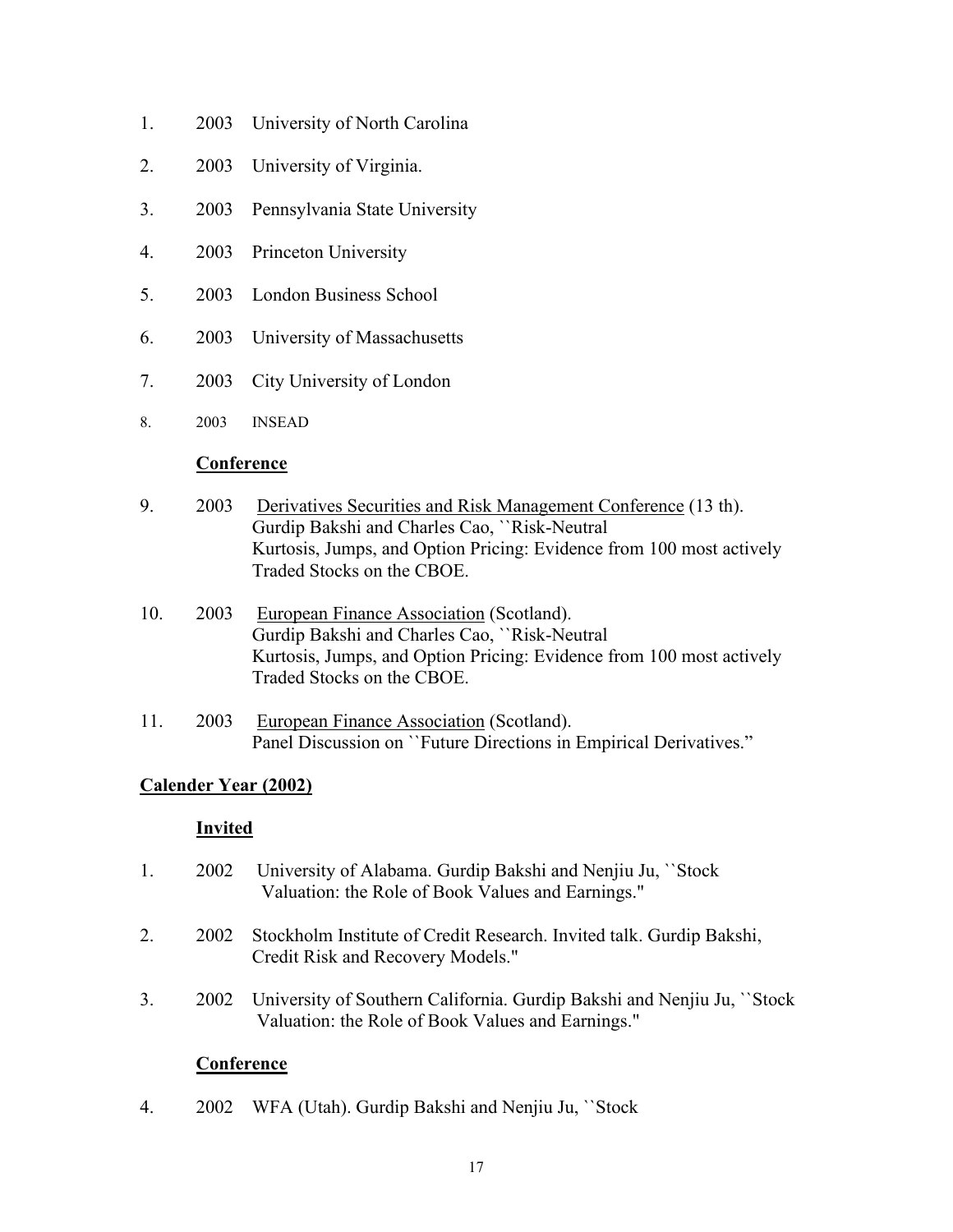Valuation: the Role of Book Values and Earnings."

- 5. 2002 American Finance Association. Gurdip Bakshi and Nenjiu Ju, ``Book Values, Earnings, and Market Valuations."
- 6. 2002 *Montreal*. Gurdip Bakshi, Dilip Madan, Frank Zhang, ``Understanding the Role of Recovery in Default Risk Models: Implied Recovery Rate" [April 13, 2002]
- 7. 2002 American Finance Association. Gurdip Bakshi and Charles Cao, ``Risk-Neutral Kurtosis, Jumps, and Option Pricing: Evidence from 100 most actively Traded Stocks on the CBOE.

# **Calender Year (2001)**

### **Invited**

- 1. 2001 Emory University. Gurdip Bakshi and Nenjiu Ju, ``Stock Valuation: the Role of Book Values and Earnings."
- 2. 2001 *Juan-Les-Pins*. (France). Invited Talk. Gurdip Bakshi ``Option Models and

Empirical Performance " [April 13, 2002]

# **Conference**

- 3. 2001 *Rutgers University of (Finance and Accounting Conference)* Gurdip Bakshi, Dilip Madan, and Frank Zhang, ``Understanding the Role of Recovery in Default Risk Models: Empirical Comparisons and Implied Recovery Rates." [October, 2001]
- 4. 2001 *American Finance Association (New Orleans*). Gurdip Bakshi, Dilip Madan, and Frank Zhang, ``Investigating the Sources of Default Risk: Lessons from Empirically Evaluating Credit Risk Models."
- 5. 2001 *American Finance Association (New Orleans)*. Gurdip Bakshi and Nikunj Kapadia, ``Delta-Hedged Gains and the Pricing of Volatility Risk."

# **Calendar Year 2000**

# **Invited**

1. 2000 *CIRANO invited talk*. Gurdip Bakshi, ``Option Data" [April 7, 2000].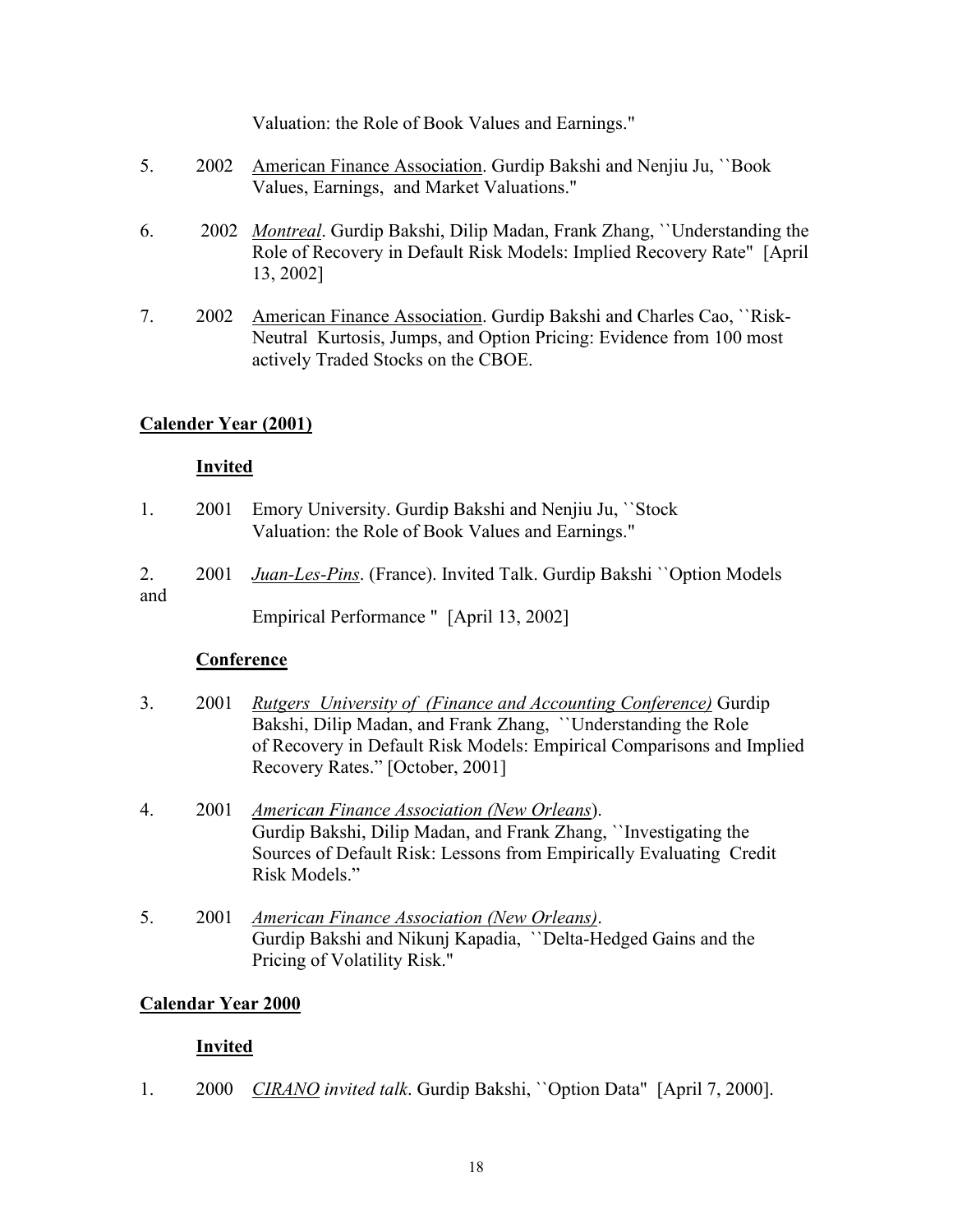- 2. 2000 *Yale School of Management*. Gurdip Bakshi, Dilip Madan, and Nikunj Kapadia, ``Why are Implied Volatility Curves Embedded in Individual Equity Options So Flat?" [May 12, 2000]
- 3. 2000 *Stanford University*. Gurdip Bakshi, Dilip Madan, and Nikunj Kapadia, ``Stock Return Characteristics, Skew Laws, and the Differential Pricing of Individual Equity Options." [May 31, 2000]
- 4. 2000 *Cornell University*. Gurdip Bakshi, Dilip Madan, and Nikunj Kapadia, ``Stock Return Characteristics, Skew Laws, and the Differential Pricing of Individual Equity Options." [November]
- 5. 2000 *University of New Orleans*. Gurdip Bakshi, Dilip Madan, and Frank Zhang, ``Investigating the Sources of Default Risk: Lessons from Empirically Evaluating Credit Risk Models." (December)

- 6 2000 *Duke University Conference on Objective and Risk-Neutral distributions*. Gurdip Bakshi, Dilip Madan, and Nikunj Kapadia, ``Stock Return Characteristics, Skew Laws, and the Differential Pricing of Individual Equity Options." [Scheduled October 2000]
- 7. 2000 *Western Finance Association (Idaho)*. Gurdip Bakshi, Dilip Madan, and Nikunj Kapadia, ``Stock Return Characteristics, Skew Laws, and the Differential Pricing of Individual Equity Options."
- 8. 2000 *European Finance Association (London)*. Gurdip Bakshi, Dilip Madan, and Nikunj Kapadia, ``Stock Return Characteristics, Skew Laws, and the Differential Pricing of Individual Equity Options." [August 2000]
- 9. 2000 *European Finance Association (London)*. Gurdip Bakshi and Amy Chan, ``Earnings Yield, Capitalization, and the Cross-section of Holding Period Returns: A Global Perspective." [August 2000]

# **Calendar Year 1999**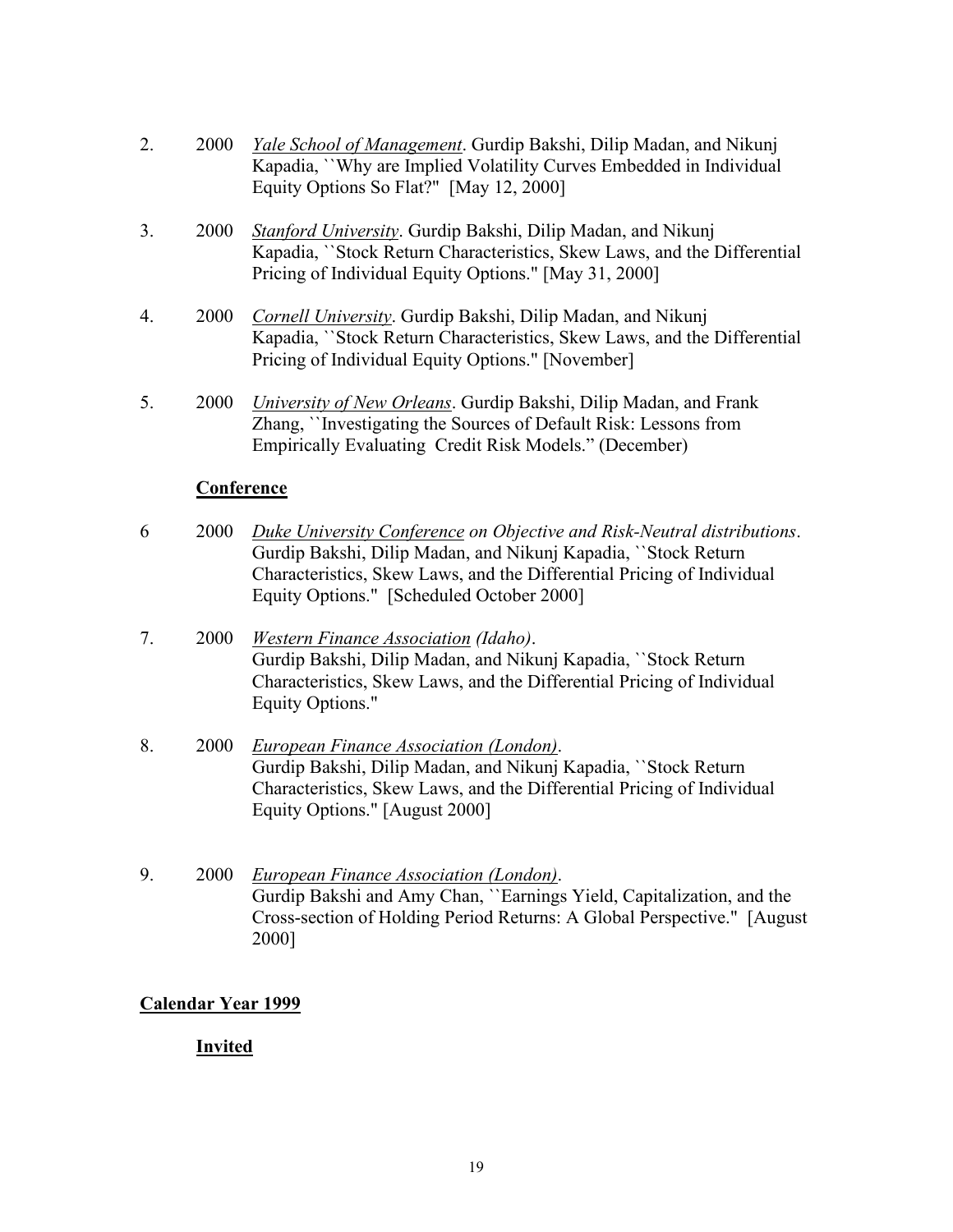- 1. 1999 *University of Notre Dame*. Gurdip Bakshi, Dilip Madan, and Nikunj Kapadia, ``Why are Implied Volatility Curves Embedded in Individual Equity Options So Flat?"
- 2. 1999 *Federal Reserve Board*. Gurdip Bakshi and Dilip Madan, ``Crash Discovery in Stock and Option Markets."
- 3. 1999 *Speaker at Equity Investment Technology Conference*, Unlocking the Secrets of Science and Technology Stocks.
- 4. 1999 *Speaker in Toronto (organized by University of Waterloo)*, The Current State of Empirical Option Pricing.
- 5. 1999 *University of Maryland*, Gurdip Bakshi and Amy Chan, ``Price-to-Earnings Ratio, Value-Norms, and Average Stock Returns."
- 6. 1999 *University of Maryland*, Gurdip Bakshi, Dilip Madan, and Nikunj Kapadia, ``Why are Implied Volatility Curves Embedded in Individual Equity Options So Flat?"

- 7. 1999 *Intertemporal Asset Pricing Conference, CIRANO*. Gurdip Bakshi and Dilip Madan, ``Crash Discovery in Stock and Option Markets."
- 8. 1999 *Texas-Austin Conference on Accounting and Finance*, Gurdip Bakshi and Amy Chan, ``Price-to-Earnings Ratio, Value-Norms, and Average Stock Returns."
- 9. 1999 *Western Finance Association*, Gurdip Bakshi and Dilip Madan, ``Spanning and Derivative-Security Valuation."
- 10. 1999 *American Finance Association*, ``Crash Discovery in Stock and Option Markets."

#### **Calendar Year 1998**

- 1. 1998 Carnegie Mellon University, Gurdip Bakshi and Dilip Madan, ``What is the Probability of a Stock Market Crash.
- 2. 1998 *Boston College*, Gurdip Bakshi and Dilip Madan, ``What is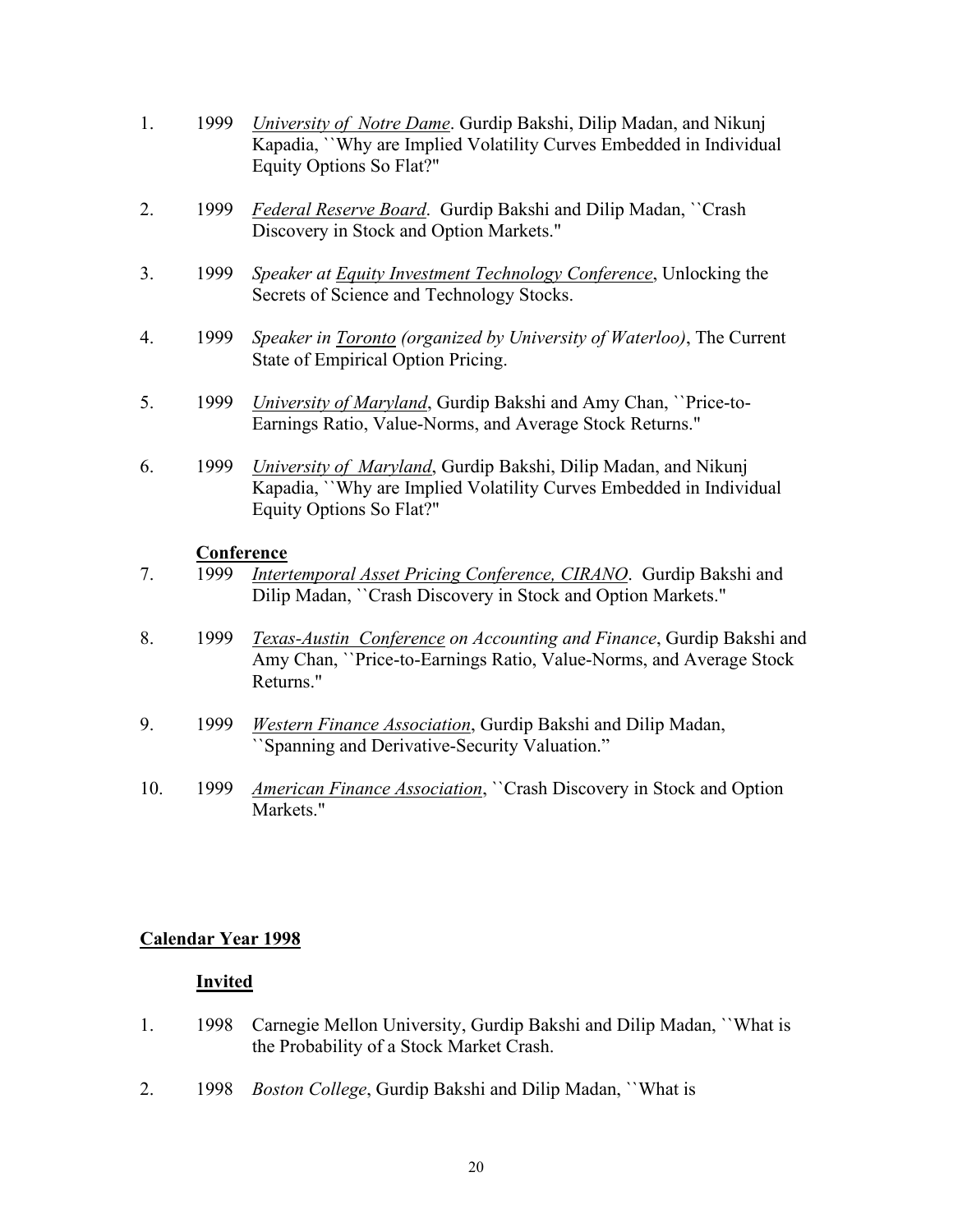the Probability of a Stock Market Crash.

- 3. 1998 *University of Maryland*, Gurdip Bakshi and Dilip Madan, ``What is the Probability of a Stock Market Crash.
- 4. 1998 *University of California-Los Angeles*, Gurdip Bakshi and Zhiwu Chen, ``Stock Valuation in Dynamic Economies."
- 5. 1998 *University of Illinois*, Gurdip Bakshi and Zhiwu Chen, ``Stock Valuation in Dynamic Economies."

#### **Conference**

- 6. 1998 *Western Finance Association.* Gurdip Bakshi, Charles Cao, and Zhiwu Chen, ``Does the Call Price and the Underlying Stock Always Move in the Same Direction?"
- 7. 1998 *Western Finance Association*, Gurdip Bakshi and Zhiwu Chen, ``Stock Valuation in Dynamic Economies."
- 8. 1998 *NYU Conference on Finance and Accounting*, Gurdip Bakshi and Dilip Madan, ``What is the Probability of a Stock Market Crash.

#### **Calendar Year 1997**

- 1. 1997 *New York University*, Gurdip Bakshi and Zhiwu Chen, ``Stock Valuation in Dynamic Economies."
- 2. 1997 *University of Massachusetts-Amherst*, Gurdip Bakshi and Zhiwu Chen, ``Stock Valuation in Dynamic Economies."
- 3. 1997 *Pennsylvania State University.* Gurdip Bakshi, Charles Cao, and Zhiwu Chen, ``Does the Call Price and the Underlying Stock Always Move in the Same Direction?"
- 4. 1997 *Vanderbilt University.* Gurdip Bakshi, Charles Cao, and Zhiwu Chen, ``Does the Call Price and the Underlying Stock Always Move in the Same Direction?"
- 5. 1997 *Federal Reserve Board.* Gurdip Bakshi, Charles Cao, and Zhiwu Chen, ``Does the Call Price and the Underlying Stock Always Move in the Same Direction?"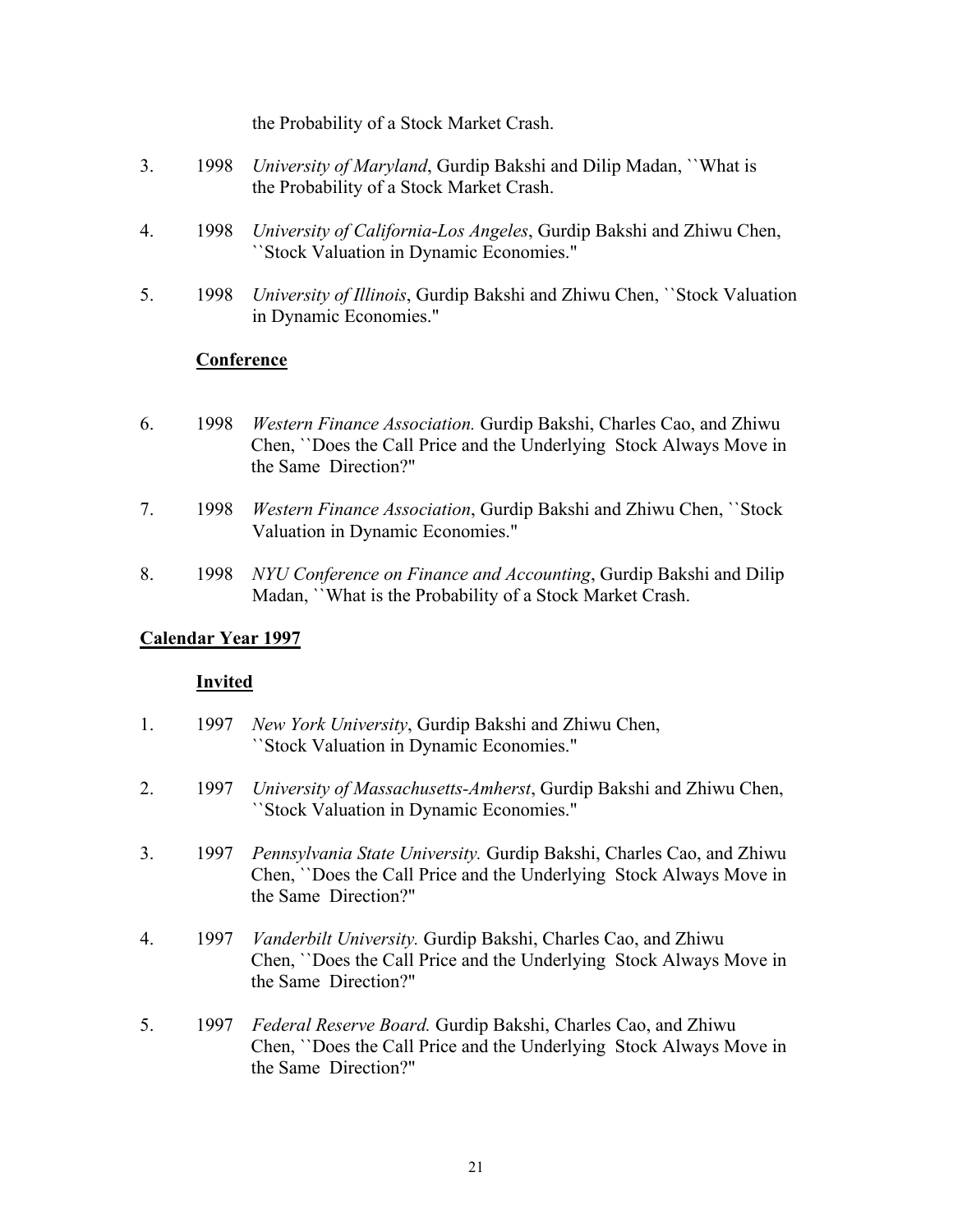- 6. 1997 *Ohio State University*. Gurdip Bakshi, Charles Cao, and Zhiwu Chen, ``Pricing and Hedging Long-Term Options."
- 7. 1997 *Ohio State University*, ``Asset Pricing Without Consumption or Market Portfolio Data."

- 8. 1997 *American Finance Association*. Gurdip Bakshi, Charles Cao, and Zhiwu Chen, ``Pricing and Hedging Long-Term Options."
- 9. 1997 *American Finance Association*, ``Asset Pricing Without Consumption or Market Portfolio Data."
- 10. 1997 *European Finance Association*, ``Pricing and Hedging Long-Term Options."
- 11. 1997 *SUNY-Baffalo Finance and Accounting Conference.* Gurdip Bakshi, Charles Cao, and Zhiwu Chen, ``Does the Call Price and the Underlying Stock Always Move in the Same Direction?"
- 12. 1997 *Western Finance Association*, Gurdip Bakshi, Charles Cao and Zhiwu Chen, ``Empirical Performance of Alternative Option Pricing Models,"
- 13. 1997 *Queens Derivative Conference*, Gurdip Bakshi, Charles Cao and Zhiwu Chen, ``Empirical Performance of Alternative Option Pricing Models,"

#### **Calendar Year 1996**

#### **Invited**

1. 1996 *University of New Orleans* (April 1996). Paper: "Empirical Performance of Alternative Option Pricing Models'' (Gurdip Bakshi, Charles Cao, and Zhiwu Chen).

#### **Conference**

- 2. 1996 *Utah Winter Conference* (November 1996). Paper: "Asset Pricing Without Consumption or Market Portfolio Data'' (Gurdip Bakshi and Zhiwu Chen).
- 3. 1996 *Western Finance Association Conference*. Paper: ``An Alternative Valuation Model for Contingent Claims," (Gurdip Bakshi and Zhiwu Chen).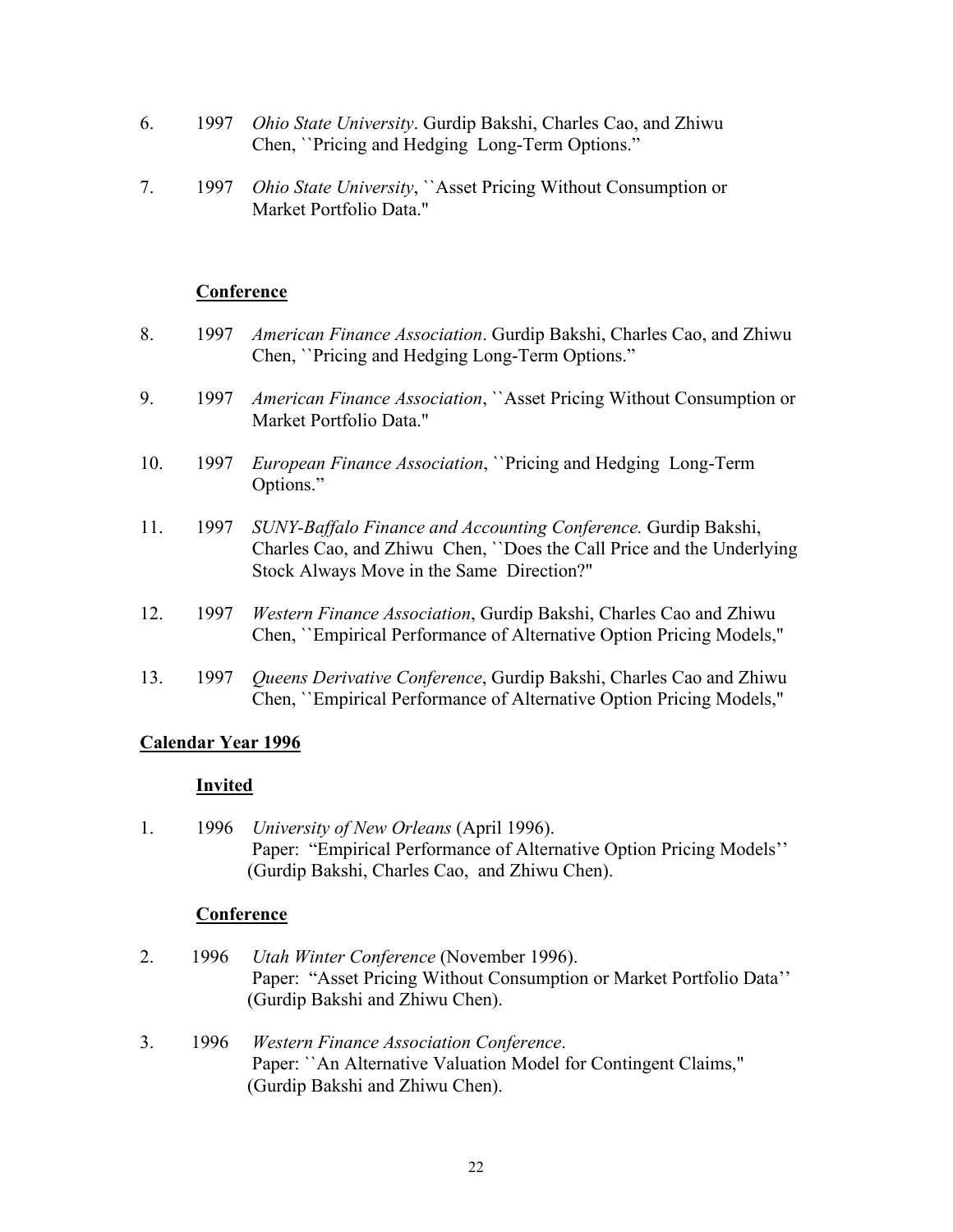4. 1996 *Cornell-Queen's Derivatives Conference*. Paper: ``An Alternative Valuation Model for Contingent Claims," (Gurdip Bakshi and Zhiwu Chen). [presented by Chen]

# **Calendar Year 1995**

# **Invited**

- 1. 1995 *University of Georgia* (November 1995). Paper: ``Equilibrium Valuation of Exchange Rate Claims," (Gurdip Bakshi and Zhiwu Chen). 2. 1995 *Louisiana State University* (September 1995). Paper: ``Equilibrium Valuation of Exchange Rate Claims," (Gurdip Bakshi and Zhiwu Chen).
- 3. 1995 *University of Maryland* (October 1995). Paper: ``An Alternative Valuation Model for Contingent Claims," (Gurdip Bakshi and Zhiwu Chen).
- 4. 1995 *Tulane University* (September 1995). Paper: ``An Alternative Valuation Model for Contingent Claims," (Gurdip Bakshi and Zhiwu Chen).
- 5. 1995 *University of Houston* (March 1995). Paper: ``Spirit of Capitalism and Stock Market Prices," (Gurdip Bakshi and Zhiwu Chen).
- 6. 1995 Tulane University (January 1995). Paper: ``Spirit of Capitalism and Stock Market Prices," (Gurdip Bakshi and Zhiwu Chen).

# **Conference**

- 7. 1995 *European Finance Association Conference* (August 1995). Paper: "Inflation, Asset Prices, and the Term Structure of Interest Rates in Monetary Economies'' (Gurdip Bakshi and Zhiwu Chen).
- 8. 1995 *World Econometric Society* (July 1995). Paper: "Market Frictions and the Preferred Habitat Theory of the Term Structure of Interest Rates'' (Gurdip Bakshi and Zhiwu Chen).

# **Calendar Year 1994**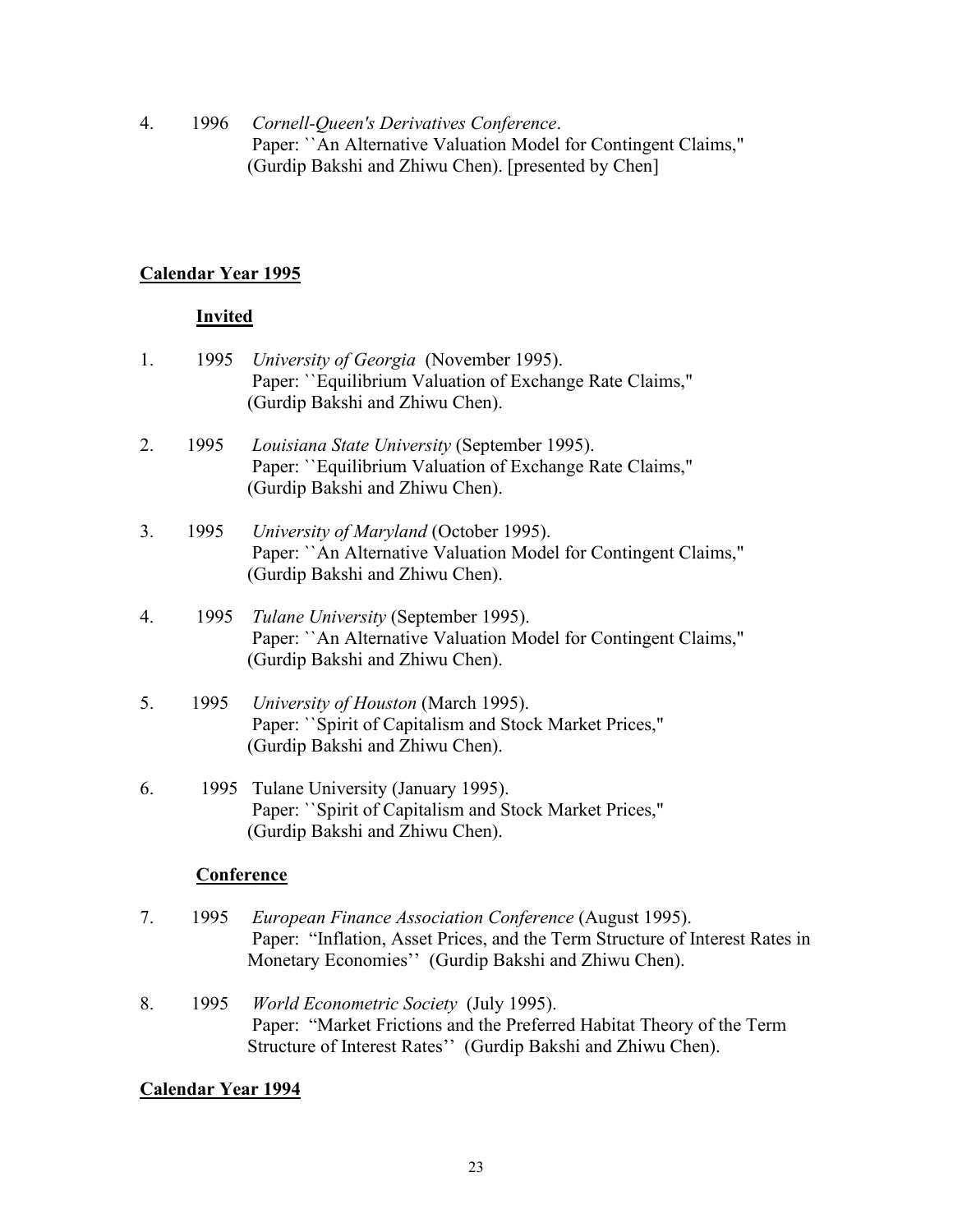1. 1994 *The Sixth PACAP Finance Conference in Indonesia* (July 1994) Paper: ``Production-Based Asset Pricing in Japan," ' (Gurdip Bakshi, Atsuyuki Naka and Zhiwu Chen).

### **Calendar Year 1993**

### **Conference**

- 1. 1993 *European Finance Association* (August 1993). Paper: ``An Equilibrium Model Rationalizing Swings in Financial and Macroeconomic Time-Series Data," (Gurdip Bakshi)
- 2. 1993 *American Finance Association* (January 1993). Paper: ``An Equilibrium Model Rationalizing Swings in Financial and Macroeconomic Time-Series Data,"

### **Calendar Year 1992**

### **Invited**

- 1. 1992 *Federal Reserve Bank of San Francisco* Paper: ``An Equilibrium Model Rationalizing Swings in Financial and Macroeconomic Time-Series Data,"
- 2. 1992 *World Bank*. Paper: ``An Equilibrium Model Rationalizing Swings in Financial and Macroeconomic Time-Series Data,"
- 3. 1992 *University of New Orleans*. Paper: ``An Equilibrium Model Rationalizing Swings in Financial and Macroeconomic Time-Series Data,"
- 4. 1992 *University of Rhode Island*. Paper: ``An Equilibrium Model Rationalizing Swings in Financial and Macroeconomic Time-Series Data,"
- 5. 1992 *Federal Reserve Bank of Atlanta*. Paper: ``The January Effect in Exchange Rates,"

# **3. TEACHING and ADVISING**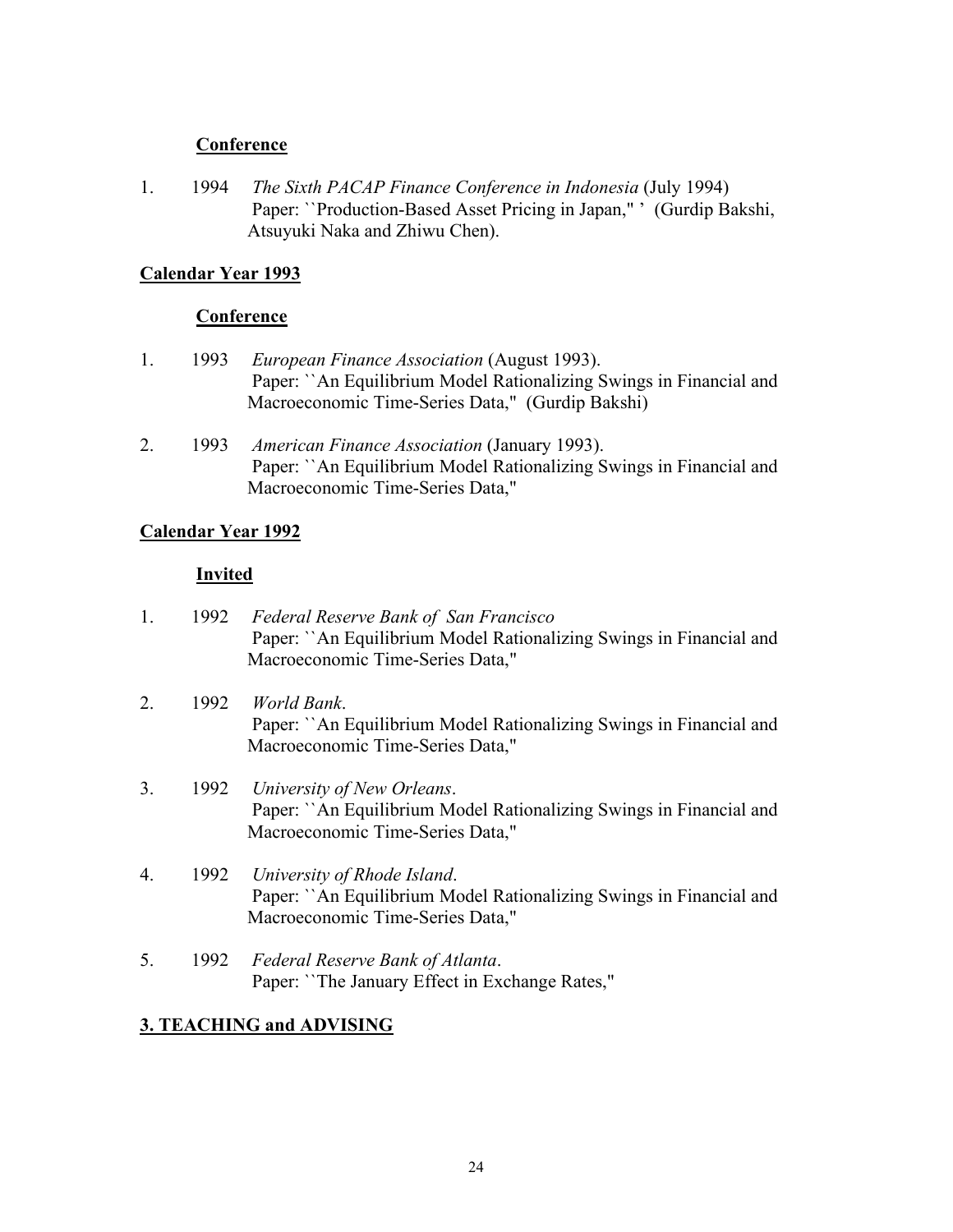- Taught (i) MBA international Financial Management (BMGT 746); (ii) Undergraduate International Finance (BMGT 446); (iii) Seminar in Empirical and Theoretical Asset Pricing (BMGT 843).
- See the excel file for teaching ratings
- 3-Year Moving Average Teaching Rating of 4.43 (out of maximum 5.0).
- **Joe Wikler Award** for Teaching Excellence (2006)
- Finalist for 2003 *Krowe Teaching Excellence Award*.
- Finalist for 2004 *Krowe Teaching Excellence Award*.
- Identified as a top 15% teacher for 2003-2004.
- Identified as a top 15% teacher for 2002-2003.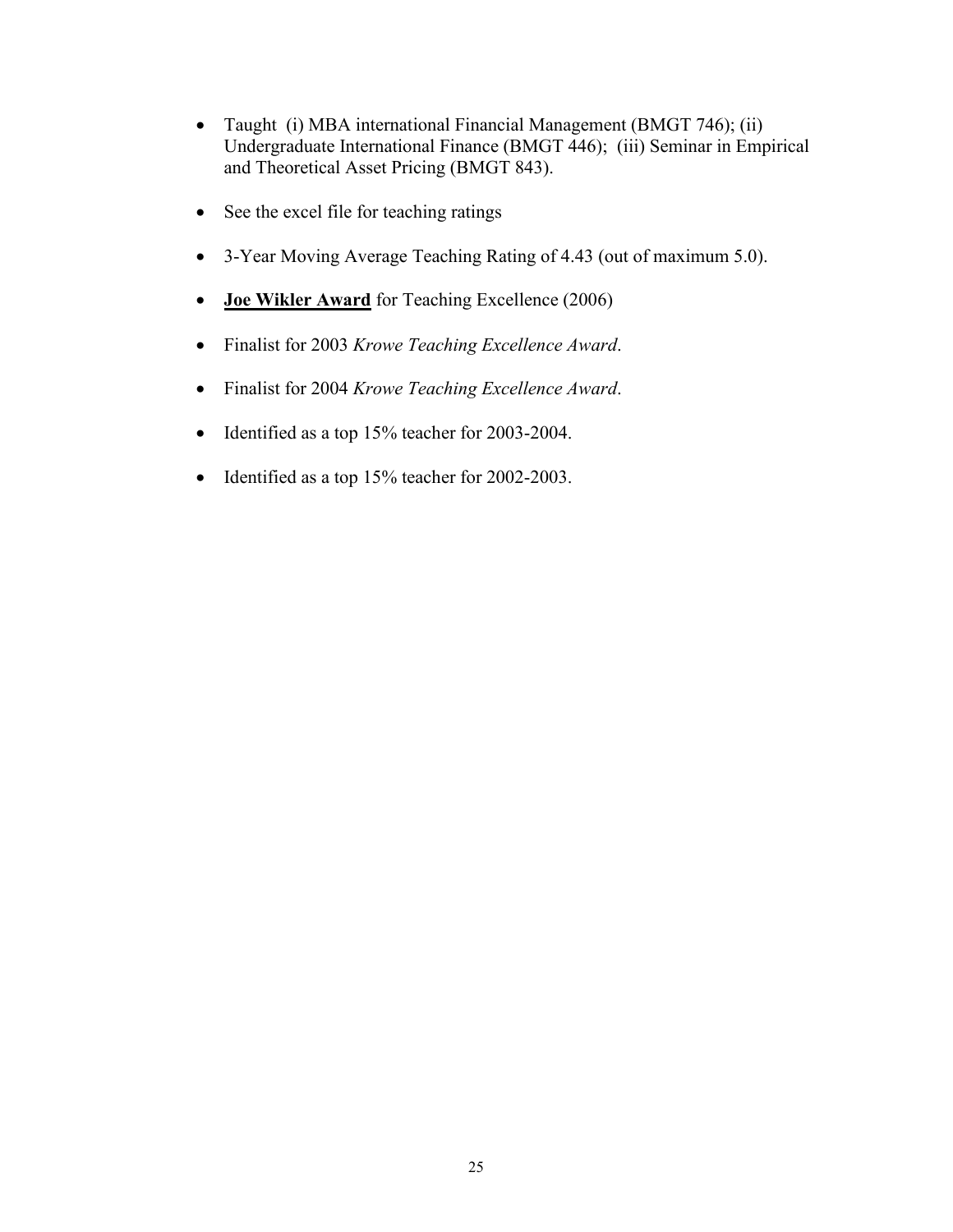# **b. Doctoral Students and Mentoring of Assistant Professors**

I have supervised several Ph.D. students at Maryland.

1. Carl Ullrich (Chair) ; Placed at Virginia Tech

- 2. George Panayotov (Member), Placed at Georgetown University
- 2. Xiaoling Zhang (Co-Chair); Placed at Federal Reserve Board
- 3. John Guo (Chair); Placed at an energy firm in Connecticut
- 4. Ravi Balasubramanan (Co-Chair); Placed at World Bank
- 5. Inanc Kirgiz (Chair); Placed at an Investment firm in Dubai
- 6. Elton Dahl (member); Placed at the University of New Orleans
- 7. Dilip Patro (member); Placed at Rutger's University

8. Served on 5 Ph.D. thesis committee's from Management Science, Mathematics, and Economics/

9. External Ph.D. thesis Examiner for Alexei Jiltsov (on request of University of London, July 2004)

Part of the department team responsible for mentoring Assistant Professors, including Professor Nengjiu Ju and Professor Doron Avramov.

# **4. SERVICE**

# **a. Professional**

# **i. Editorial Boards**

- Co-Editor, **Review of Derivatives Research** (2007-present)
- Associate Editor, **Review of Asset Pricing Studies** (2010-2014; term completed)
- Associate Editor, **Journal of Financial and Quantitative Analysis** (2005 to present; term extended to 2017)
- Associate Editor, **Review of Financial Studies** (2006 to 2009; term completed)
- Associate Editor, **Journal of Financial Markets** (2012 to present)
- Associate Editor, **Journal of Financial Econometrics** (2001 to present)
- Associate Editor, **Journal of Financial Risk Management** (2012 to present)
- Associate Editor, **Risks** (2012 to present)
- Associate Editor, **The North American Journal of Economics and Finance**
- Associate Editor, **Review of Derivatives Research** (2005-2007)
- Associate Editor, **Journal of International Business Studies (JIBS)** (2007-2010; term completed)
- Associate Editor, **Review of Financial Economics** (2001 to present)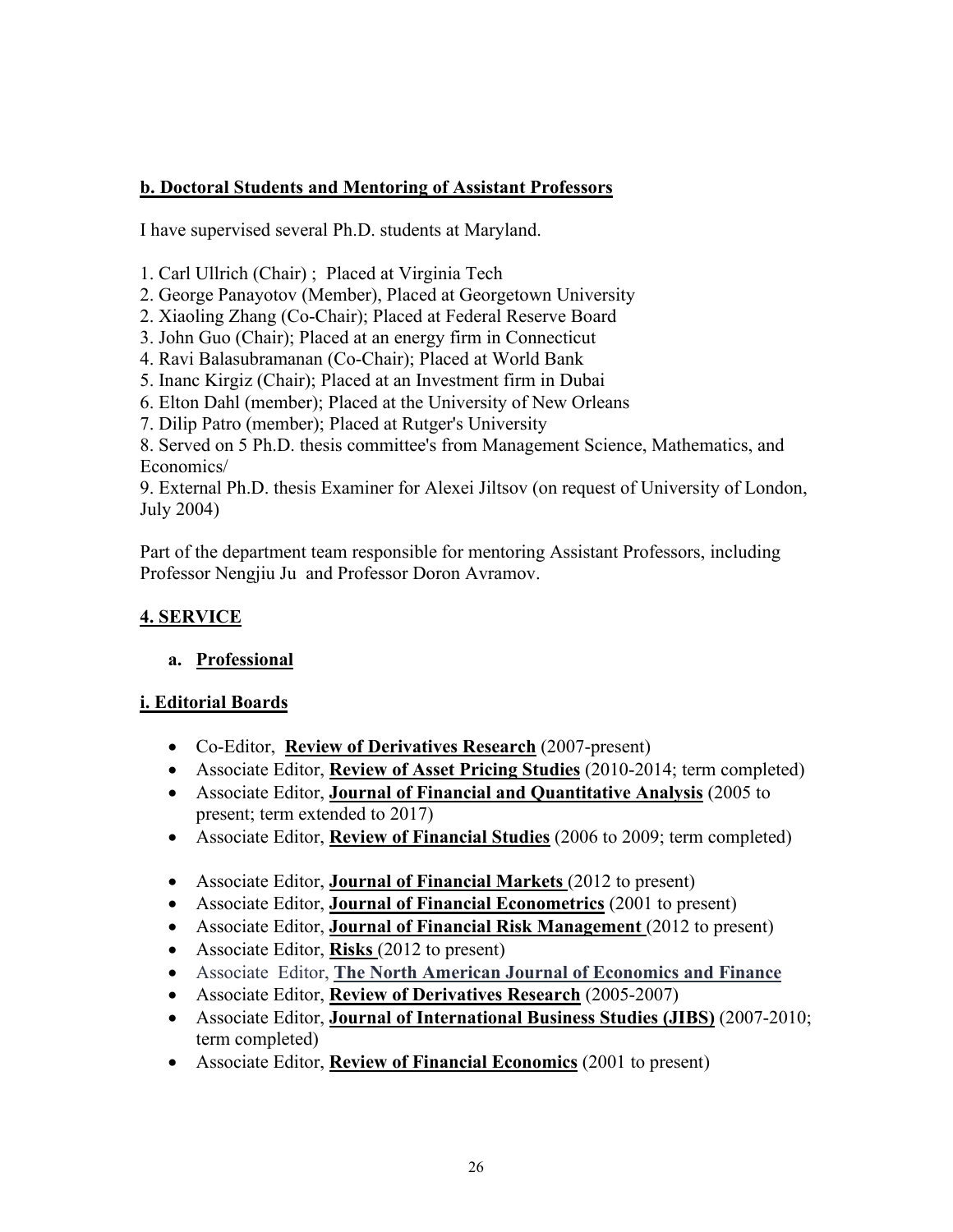# **ii. Editorial Work for Research Journals**

*Ad-hoc Referee* for a number granting agencies (NSF, Canada Grants Commission, UGC-Hong Kong) and journals that include the Journal of Finance, Review of Financial Studies, American Economic Review, Journal of Business, Journal of Financial and Quantitative Analysis, Mathematical Finance, Journal of Futures Markets, Journal of Economic Dynamics and Control, Journal of International Economics, Journal of International Money and Finance, Journal of Banking and Finance, Real Estate Economics, Journal of International Markets and Financial Institutions, Journal of Financial Research, Journal of Derivatives, International Review of Economics & Finance, Review of Derivatives Research, Financial Management, European Finance Review, Economic Notes, European Economic Review, Journal of Business and Economics, Journal of Empirical Finance, Pacific-Basin Finance Journal, Journal of Population Economics, and the Journal of Econometrics (more than 30 Journals).

- Member **WFA Program Committee** (1998, 1999, 2000, 2001, 2002, 2003, 2004, 2005, 2006, 2007, 2008, 2009. 2010, 2011, 2012, 2013, 2014, 2015, 2016, 2017, 2018, 2019)
- Member **EFA Program Committee** (2003, 2004, 2005, 2006, 2007, 2008, 2009. 2010, 2011, 2012, 2013, 2014, 2015, 2016, 2017, 2018)
- Member **FM Program Committee** (2004, 2007 and several years since 1995).
- Member **European Financial Management Program Committee** (2005).
- Doctoral Student Consortium, FMA Chicago 2005.
- Discussant at **WFA and AFA** (several years since 1992).
- Session Chair on Credit Risk Modeling, **European Finance Association** (2004)
- **Review Committee, SFM Conference in Taiwan (December 2006)**
- **b. Service to School and University**

# **Letter writing for promotion and tenure**

Northwestern University, Cornell University, Georgetown University, University of Texas at Dallas Syracuse University, University of Michigan Hong Kong University, Hong Kong University of Science and Technology, Florida Atlantic University, University of California-San Diego, Pennsylvania State University, Baruch College, Temple, Toronto, Massachusetts-Amherst.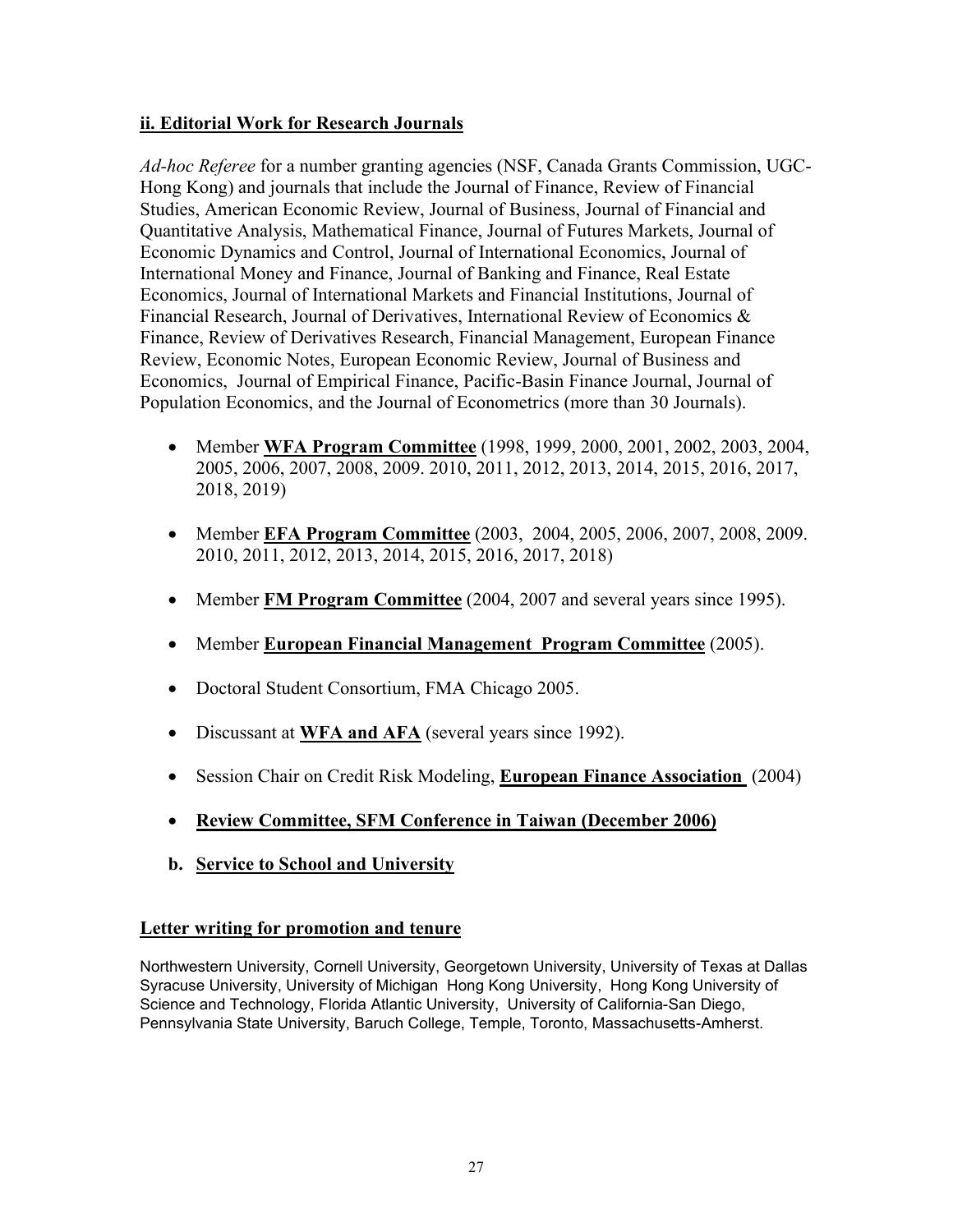# **Service**

Professor Bakshi has served in many leadership roles, including those at the University, Fox School of Business, Smith School of Business, and the finance department.

#### **Year 2019:**

- 1. Department Executive committee
- 2. Recruiting committee
- 3. Fox Research excellence Committee

#### **Year 2016:**

- 1. Outside Letter writer for at various levels [10 hours total]
- 2. Chair, Merit Review for Assistant Professors [4 hours total]
- 3. University Senate
- 4. Advised MS and MBA students from Baltimore and DC
- 5. Spearheaded the activities for the Global Equity Fund to \$500,000.
- 6. Active in MS in finance community lunches
- 7. Chair, Salary Review Committee (20 hours)
- 8. University APT committee for full professors
- 9. Department representative to Finance and Accounting Consortium

#### **Year 2015:**

- 1. Outside Letter writer for at various levels [10 hours total]
- 2. Chair, Merit Review for Assistant Professors [4 hours total]
- 3. University Senate
- 4. Advised MS and MBA students from Baltimore and DCb
- 5. Spearheaded the activities for the Global Equity Fund to \$500,000.
- 6. Active in MS in finance community lunches
- 7. Chair, Salary Review Committee (20 hours)
- 8. Several Department committees
- 9. Department representative to Finance and Accounting Consortium

#### **Year 2014:**

- 1. Outside Letter writer for a 2 Full Professors [10 hours total]
- 2. Chair, Merit Review for 1 Assistant Professors [4 hours total]
- 3. University Senate
- 4. Advised MS and MBA students from Baltimore and DC
- 5. Spearheaded the activities for the Global Equity Fund to \$500,000.
- 6. Active in MS in finance community lunches
- 7. Salary Review Committee (20 hours)

#### **Year 2013:**

- 1. Outside Letter writer for a 1 Full Professors [10 hours total]
- 2. Outside Letter writer for 2 Assistant Professors [10 hours total]
- 3. Chair, Merit Review for Assistant Professors [4 hours total]
- 4. Review proposals, Center for financial Policy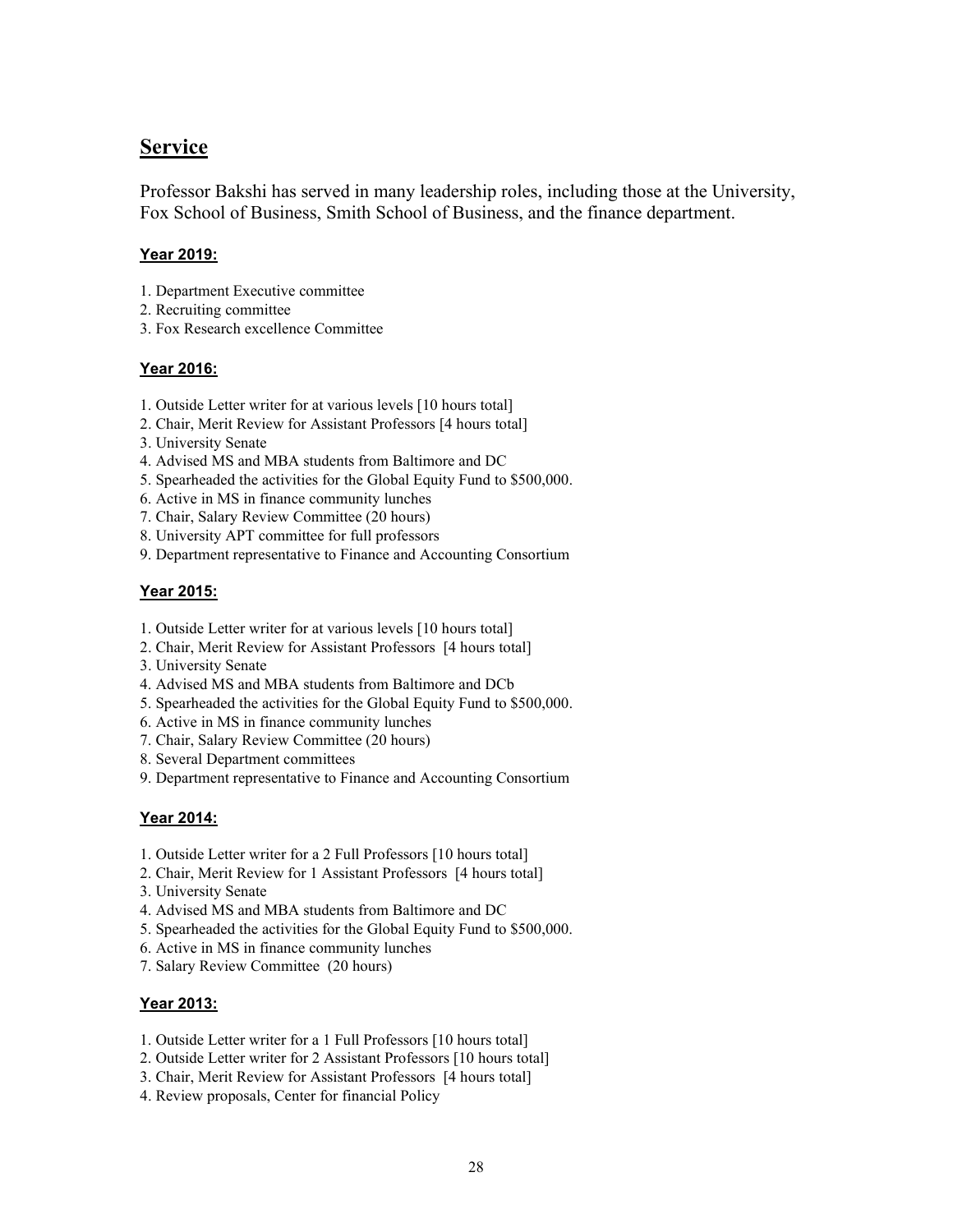- 5. Several department committees
- 6. University Senate
- 7. Advised MS and MBA students from Baltimore and DC
- 8. Spearheaded the activities for the Global Equity Fund to \$500,000.
- 9. Active in MS in finance community lunches
- 10. Summer Grants committee
- 11. Chair, University Appeals Committee
- 12. Member, Grade Appeals Committee, Smith School

#### **Year 2012:**

- 1. Outside Letter writer for a 2 Full Professors [10 hours total]
- 2. Outside Letter writer for 3 Assistant Professors [10 hours total]
- 3. Chair, Merit Review for Assistant Professors [4 hours total]
- 4. Chair, Third year Review for Assistant Professors [4 hours total]
- 5. Review proposals, Center for financial Policy
- 6. Several department committees
- 7. Nominated to the University senate
- 8. Advised MS and MBA students from Baltimore and DC (on Brian's request)
- 9. Spearheaded the increase of funding for the Global Equity Fund to \$500,000.
- 10. Active in MS in finance community lunches
- 11. Summer Grants committee

#### **Year 2011:**

- 1. Outside Letter writer for a 2 Full Professors [10 hours total]
- 2. Outside Letter writer for 3 Assistant Professors [10 hours total]
- 3. Chair, Merit Review for Assistant Professors [4 hours total]
- 4. Chair, Third year Review for Assistant Professors [4 hours total]
- 5. CRC committee for Steve Heston [3 hours totlal]

#### **Year 2010:**

- 1. Chair, Recruiting committee
- 2. Outside Letter writer for a 3 Full Professors [10 hours total]
- 3. Outside Letter writer for 4 Assistant Professors [10 hours total]
- 4. Chair, Merit Review for Assistant Professors [4 hours total]
- 5. Chair, Third year Review for Assistant Professors [4 hours total]

#### **Year 2009:**

1. University of Maryland Promotion and Tenure Committee (September 2009 to three year term ending January 15, 2010)

- 2. Member, Recruitment committee [20 hours]
- 3. Member, Smith School CRC promotion case of Professor Gopal (DIT) [3 hours]
- 4. Chair, Third year Review for Assistant Professors

#### **2008:**

1. University of Maryland Promotion and Tenure Committee [50 hours; meets in Spring weekly for 10 weeks]

2. Member, Recruitment committee [20 hours]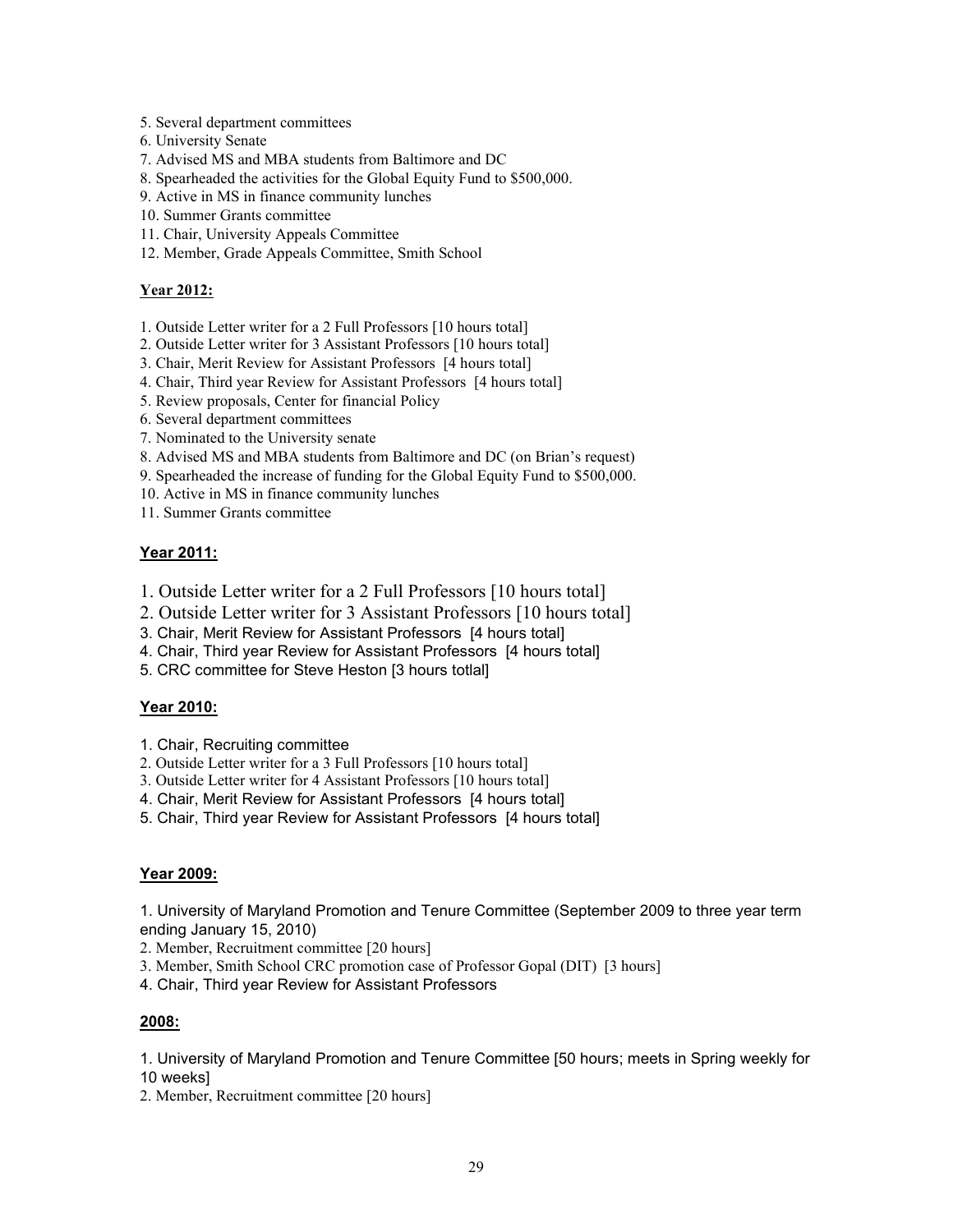- 3. Outside Letter writer for a 2 Full Professor [6 hours]
- 4. Outside Letter writer for 3 Assistant Professors [12 hours]
- 5. Member, Smith School CRC promotion case of Professor Z. Chen [3 hours]
- 6. Member, Distance Learning Committee

#### **Year (2007-2008)**

- 1. Member, University of Maryland Tenure Granting committee (University P&T)
- 2. Member, Smith Global Strategy Council (responsible for Global thrust of Smith School)
- 3. Chair, Finance Department Doctoral Studies committee
- 4. Member, Recruitment committee
- 5. Oversight Committee for Mayer/Senbet Investment Fund

#### **Year (2006-2007)**

- 1. Member, University of Maryland Tenure Granting committee (University P&T)
- 2. Member, Smith Global Strategy Council (responsible for Global thrust of Smith School)
- 3. Chair, Finance Department Doctoral Studies committee
- 4. Member, Recruitment committee
- 5. Selection Committee, Joe Wikler Teaching Award
- 6. Oversight Committee for Mayer/Senbet Investment Fund
- 7. Member, Smith School CRC Tenure Review of Professor Wolfgang Jang
- 8. Outside Letter writers for full professor
- 9. Chair, APT committee of Mark Loewenstein

#### **Year (2005-2006)**

- 1. Chair, Finance Department Doctoral Studies committee
- 2. Chair, APT committee of Doron Avramov
- 3. Member, Smith School CRC Tenure Review of Professor Pete Kyle
- 4. Member, Smith School CRC Tenure Review of Professor Amna Kirmani
- 5. Member, Summer Grants committee
- 6. Member, Recruitment committee
- 7. Member, Smith School Governance committee
- 8. Met with external AACSB committee
- 9. Member, Smith School CRC Tenure Review of Professor Sanjay Gossain
- 10. Outside Letter writer for full professor

#### **Year (2004-2005)**

- 1. Member, Summer Grants committee
- 2. Member, Recruitment committee
- 3. Member, Doctoral Studies committee
- 4. Member, Department Strategic Task Force
- 5. Member, Dean's Task Force on undergraduate majors
- 6. Review of Assistant Professors (G. Willard, S. Heston, M. Chen, and D. Avramov)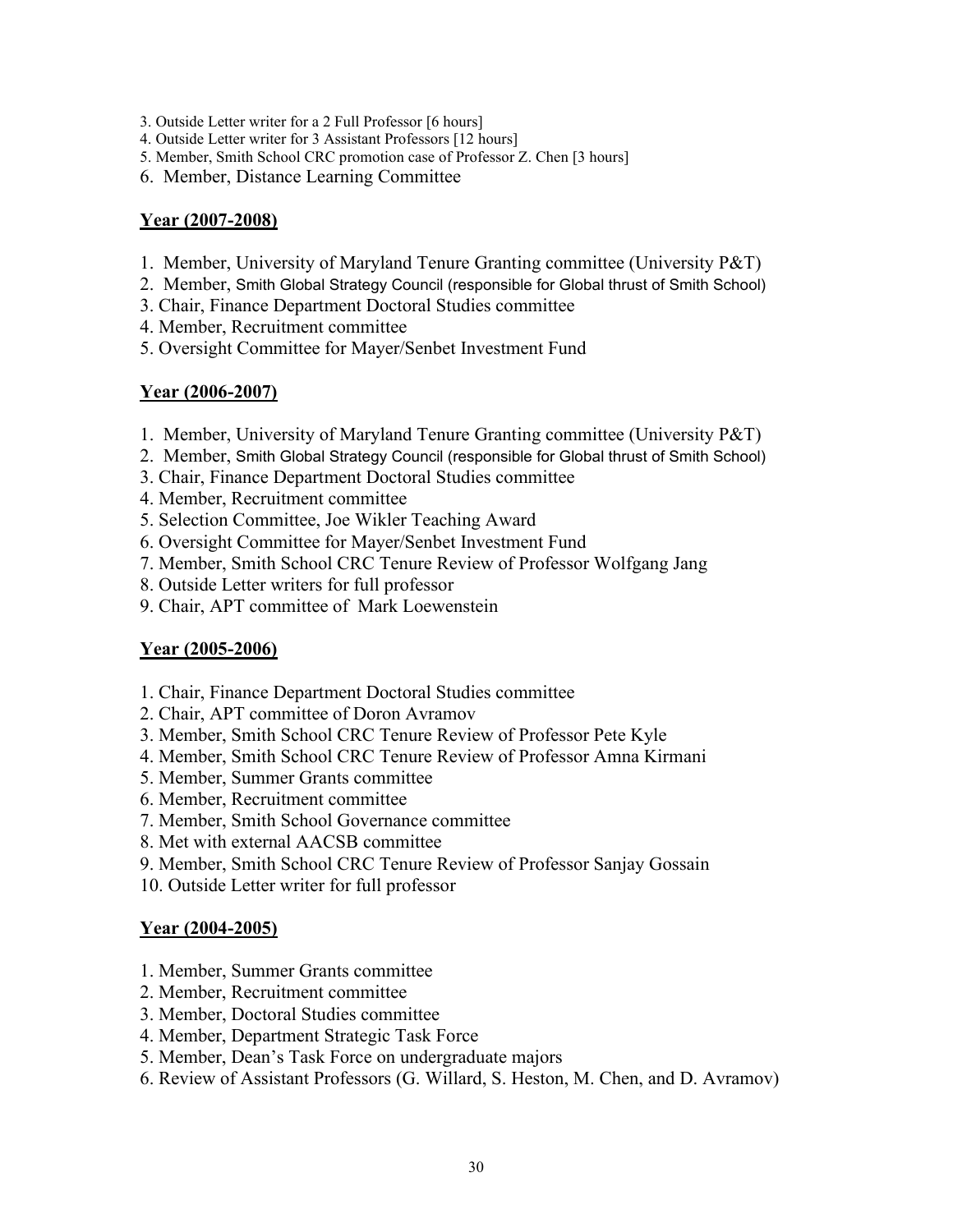#### **Year (2003-2004)**

- 1. Chair, Merit Review Committee, Smith School
- 2. Member, Summer Grants committee
- 3. Member, Recruitment committee
- 4. Member, Graduate Studies committee
- 5. Member, Department Strategic Task Force
- 6. Member, Dean's Task Force on undergraduate majors
- 7. Member, Smith School CRC Tenure Review of Professor Sanjay Jain
- 8. Chair, Smith School CRC Tenure Review of Professor Tim Pollock
- 9. Outside Letter writer for promotions at several universities

# **Year (2002)**

- 1. Co-director, Finance and Accounting Conference
- 2. Member, Recruitment committee
- 1. Member, Summer Grants committee
- 2. Outside Letter writer for promotions at several universities

### **Year (2001)**

- 1. Chairman, Curriculum committee, finance department.
- 2. Member, Recruitment committee, finance department
- 3. Member, Summer Grants committee, Smith School
- 4. APT chair of Professor Russ Wermers, finance department

# **Year (2000)**

- 1. Member, Recruitment committee, finance department
- 2. Chairman, Curriculum committee, finance department
- 3. Member, Summer Grants committee, Smith School
- 4. ELM Judge, Smith School
- 5. Department Mentoring program (for Nengjiu Ju), finance department

# **Year (1999)**

- 1. Finance Faculty Champion for the Financial Markets Netcentricity Labs (involved in the development of the lab under way; meetings with NASDAQ, outside consultants, development of the second Flagship initiative, and so on), Smith School
- 2. Member, Recruitment committee, Netcentricity Lab Manager, Smith School
- 3. Steering Committee, Center for Knowledge-based Management, Smith School
- 4. Department Recruitment committee, finance department
- 5. Coordinator of the Seminar Series—Fall 1999, finance department